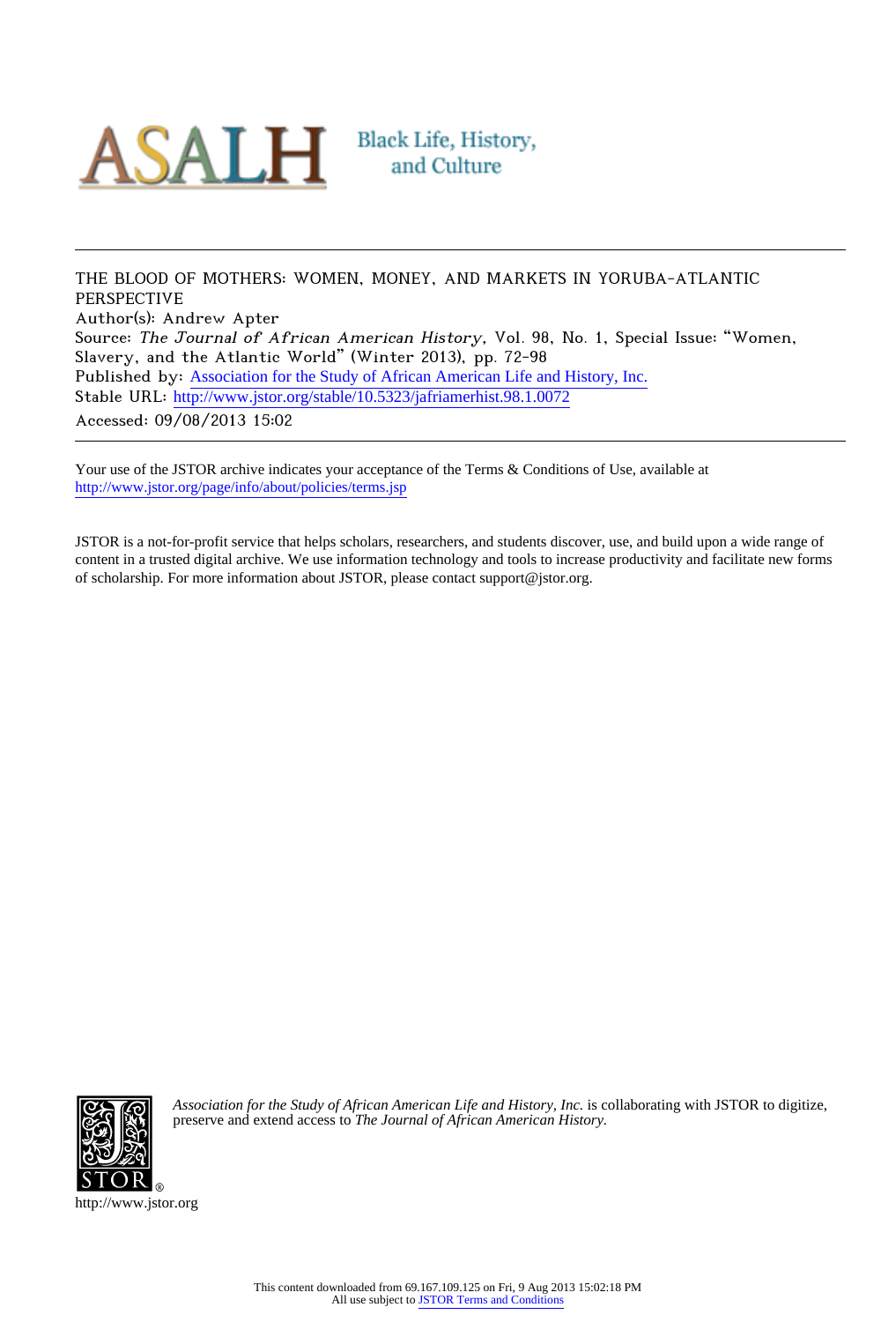# **THE BLOOD OF MOTHERS: WOMEN, MONEY, AND MARKETS IN YORUBA-ATLANTIC PERSPECTIVE**

## **Andrew Apter**

The question which I pursue in this essay concerns the impact of West African constructions of womanhood and female agency on the plantation societies of the Americas. The character of this influence is complex and variable, stronger in some areas than in others according to changing economic, demographic, and sociopolitical conditions on the ground, not to mention the different slave routes, ports of embarkation, and modes of collecting captives for the dreaded Middle Passage across the Atlantic. The criteria for assessing this impact are also complex, ranging from what historian Philip Curtin calls "the numbers game"—determining ethnic populations that were transshipped, in what gender proportions, and to which destinations—to mechanisms of cultural transmission and creolization, what for anthropologists Sydney Mintz and Richard Price is nothing less than the birth of African American culture.<sup>1</sup> To date, the emphasis on African baseline cultures has shifted from the specific "tribal origins" that anthropologist Melville Herskovits originally invoked in the 1930s and 1940s toward general processes of creolization and ethnogenesis originating in the slave ships and further developing within the new social frameworks of the plantation complex.<sup>2</sup> This change in focus from "roots" to "routes" is also marked by a more active understanding of African cultural influences, seen less as survivals and retentions resisting assimilation and more as cultural extensions and inventions, mediating the very processes of creolization and mobilizing resistance against the slaveholding class.3 I will not review these key positions within African Diaspora and Black Atlantic Studies, save only to highlight the growing focus on women and gender in plantation societies, and the West African constructions of womanhood that were variably reworked in the Americas. Since the 1985 landmark publication of Deborah Gray White's *Ar'n't I a Woman*?, women have moved from periphery to center in historical studies of Atlantic slavery—not merely "added" as part of the story, but changing our understanding of its core contradictions.4

My goal is to deepen this focus on gender by developing a West African model of womanhood and agency and applying it to social relations of production and reproduction across a range of plantation societies. In so doing, I hope to get "beneath" the European gender ideologies that inform so much of the relevant

Andrew Apter is Professor of History and Anthropology at the University of California, Los Angeles.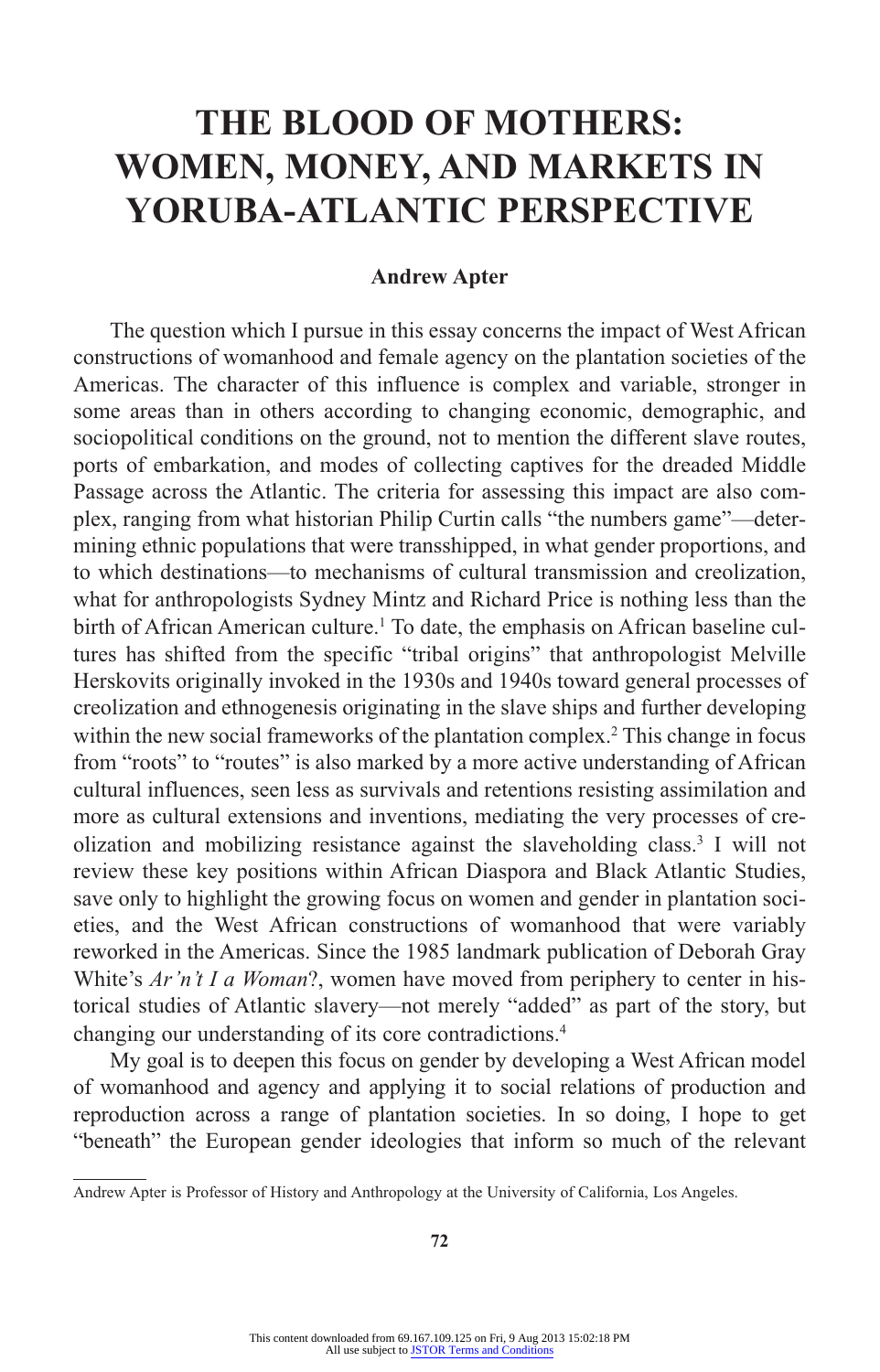archive in order to approach an African American perspective on the gender dynamics of slave life and community—one that drew upon idioms of fertility and witchcraft and derived from the position of women in markets.<sup>5</sup> There are several caveats to this approach that expose my argument to a number of criticisms, not least of which concerns the status of the model that I propose and its representativeness among African American communities in the Americas. But I offer it less as a definitive interpretation than as an extended hypothesis, a productive line of inquiry to pursue. Clearly, enslaved African women were generally "exported" from the continent in lesser numbers than men, from myriad locations, and found themselves in a broader array of New World dislocations as victims of labor exploitation, rape, and ruptured family relations.<sup>6</sup> But it is precisely within the dialectics of social reproduction and transformation that the values of West African womanhood were abstracted and reshaped, mapping onto emerging relations of opposition and mediation, and to some extent informing them. In what ways and degrees are questions that can be pursued in particular case studies. My preliminary goal is to set the stage for such research, beginning with material from Yorubaland in Nigeria where markets are historically female domains.

## **THE BLOOD OF MOTHERS**

The model of West African womanhood that took effect in the Americas is associated with the blood of mothers, a highly fetishized, indeed potent substance that accounts for the "secret" of women—that which gives them the ability to conceive and give birth. As I shall argue, the cultural semantics of the blood of mothers is at once concrete and abstract, a distilled essence of womanhood with positive and negative values, as it were; positive in the capacity to mix with male sperm and create new life; negative in the menses, understood as "bad blood" ejected by the womb because it cannot create new life, and feared by men precisely because it can neutralize their most powerful medicines through physical contact.7 Among Yoruba speaking peoples in southwest Nigeria, as well as in the Republic of Benin and even parts of Togo and Ghana, the blood of mothers is a key figure or trope that congeals, through its concentrated array of meanings, a number of sociocultural processes and domains that give it much more than "biological" significance. Focusing on the secrets and mysteries of childbirth, Yoruba ideas of fertility extend to the reproduction of social and political relations, managed by priestesses who invoke the orisha (deities) and, during annual festivals of "carrying water," bring the orisha's power into the town in ritual bottles and calabashes to revitalize the community.8

The critical moment of these annual orisha festivals, during  $Ij\acute{o}Ipomni$ , or the "Day of Carrying Water," occurs when the possession priestesses (olóotun) "put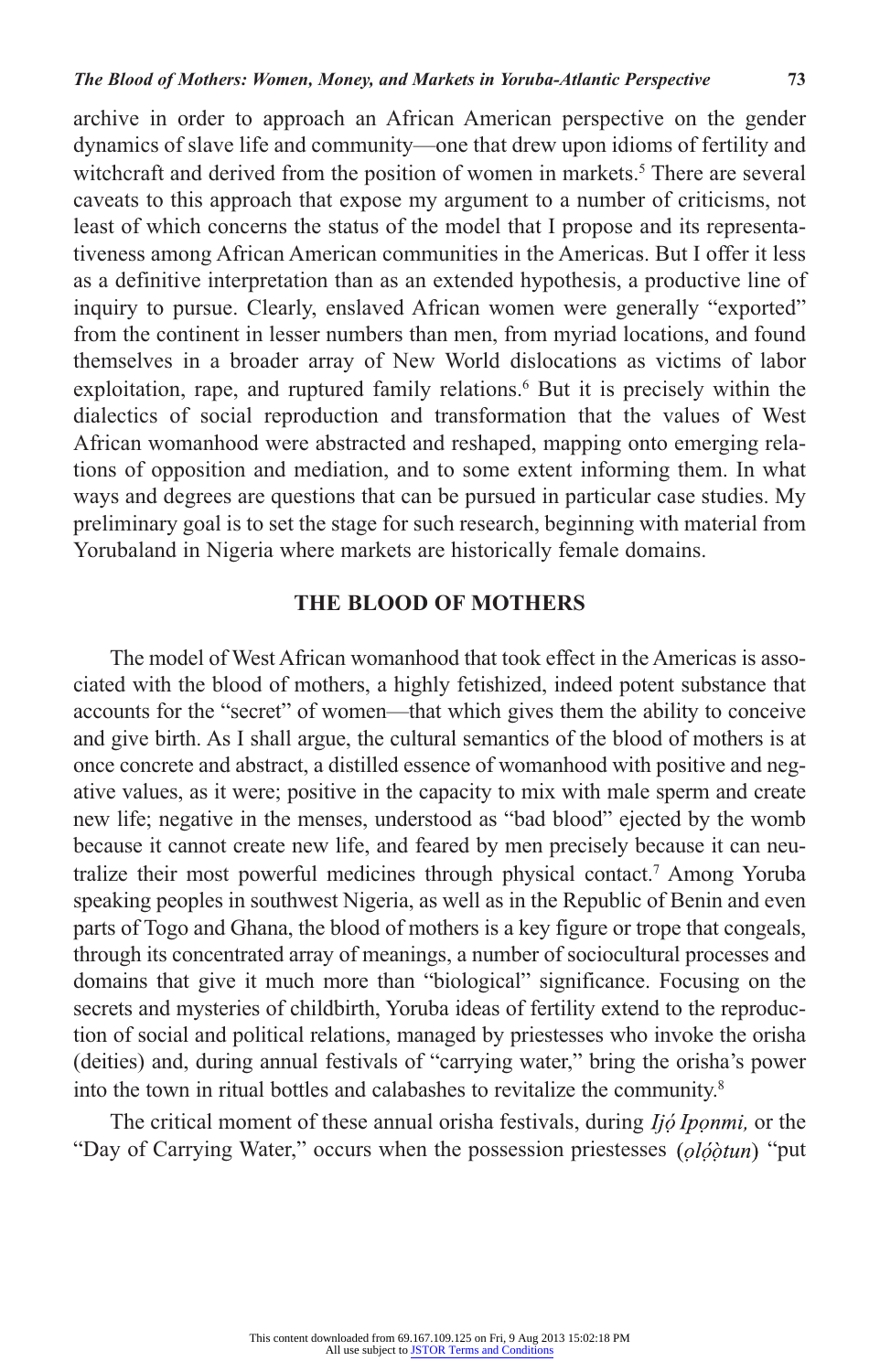their water down," delivering the charged containers of the orisha's sacred water (*omi*) into the king's palace and their associated town shrines. Should the "water" balanced on the devotee's head fall or spill, havoc will ensue, requiring cleansing rituals to allay the witchcraft that will result. Enemies of the town are thought to use *jùjú* medicines to sabotage the safe passage of the priestesses by making them stumble and fall, causing the calabash to break apart, or, as in one popular account that I recorded, by seizing a container with an invisible power and suspending it in mid-air.9 Thus salt is sprinkled to "sweeten" the route and neutralize any bad medicines that might thwart the priestesses' safe passage and delivery. Indeed, the entire collective drama is modeled on the delivery of childbirth. As the priestesses exit the bush shrine for the town, balancing the revitalizing powers of the orisha's "water" on their heads, they receive the protective blessing, backed by a sacrifice, "May she carry it safely and put it down" (E jé k' ó gbè lo s'ile). The same blessing is given to a pregnant woman seeking the protection of an orisha, that she carry the fetus safely and deliver it without mishap. Ritual reproduction of the community, like human reproduction, rests on the irreducible secret of womanhood—the hidden blood of mothers.

There is more to this basic ritual correspondence between human and social reproduction than meets the eye, as the expansive meanings of fertility throughout West Africa suggest. How does the blood of motherhood, with its positive and negative values, relate to the broader social processes that it mediates and embodies? We can fill in the picture by sketching the position of Yoruba women in three related domains: those of the family, or domestic domain; the lineage system, or politico-juridical domain; and the market, that historic sphere of economic exchange organized and controlled by women.

## *Household and Family*

Like many family forms throughout West Africa, Yoruba households were (and in many areas remain) traditionally polygynous, with one man marrying several wives if he was a successful farmer, craftsman, military leader, chief, or entrepreneur; and with each wife sharing domestic responsibilities while giving birth to as many children as possible. Each wife characteristically has had her own room within the larger compound, where she would sleep, store her trading supplies, and retreat from domestic squabbles. In principle, the wives are ranked by seniority of marriage into the husband's compound, with the first wife, "*Ìyá ilé*," presiding over her junior co-wives, but jealousies and rivalries result in alternative patterns. Status among co-wives by seniority is offset by the number of their children, how successful they are, and perceptions of favoritism from their husband. So important are the co-wives' identities as mothers that they refer to each other using teknonyms, as in *Ìyá Bímpé* (mother of Bimpe) or *Ìyá ìbejì* (mother of twins). A wife who remains childless is not fully incorporated into the family, since she is not contributing to its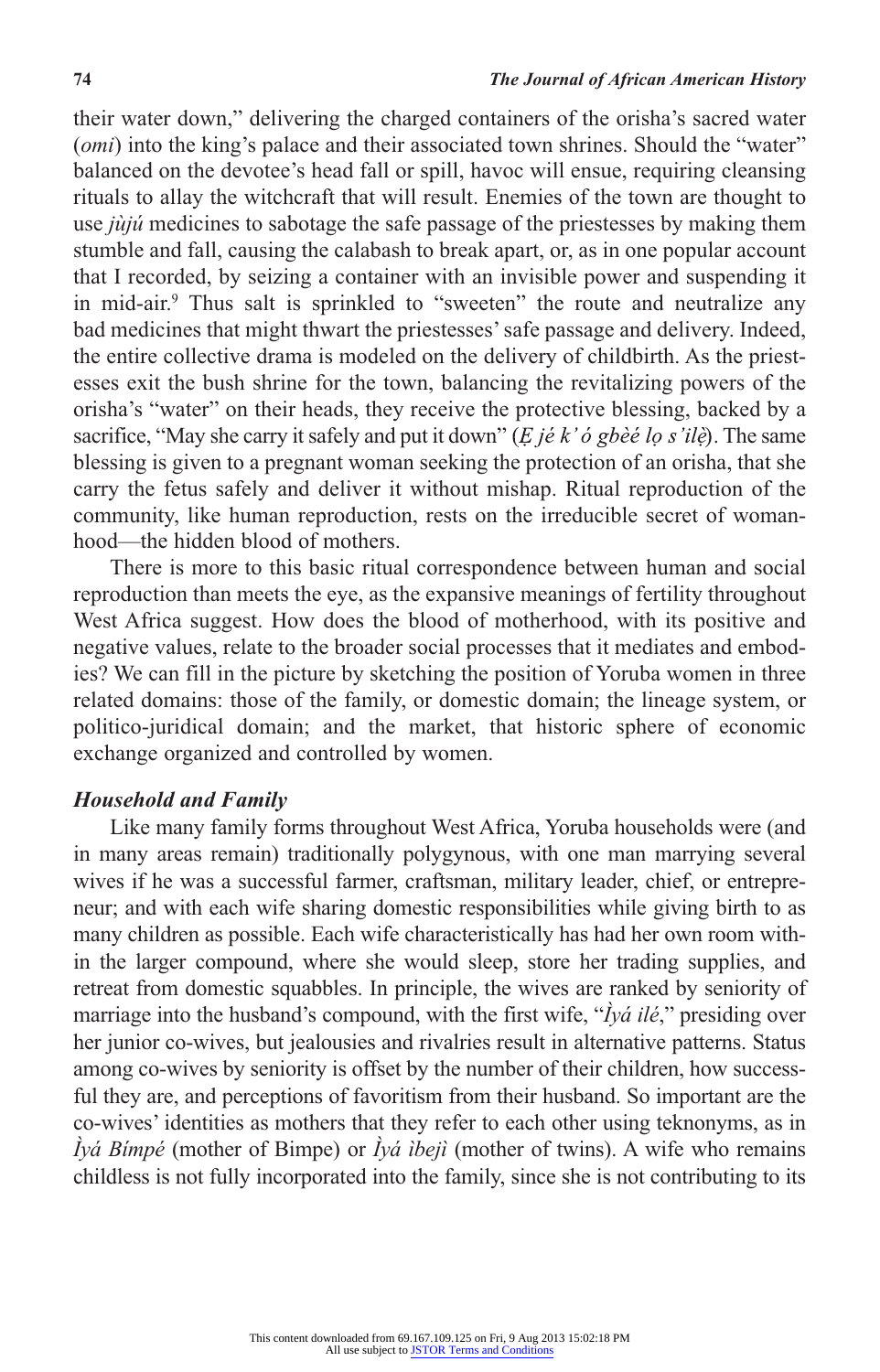reproduction and expansion, and might be sent back to her parents. She is to be pitied, but also resented and despised—a woman not fully realized as a mother, indeed with no proper household name. Likely seen as a victim of witchcraft, she is also destined to become something of a witch herself, taking revenge on her rivals.<sup>10</sup>

Witchcraft accusations within the domestic group are directed primarily between co-wives and focused on their children. If a wife loses a child to disease, or fails to conceive, divination usually reveals a jealous co-wife as the cause, one who used her witchcraft to sabotage her rival. As a matter of course, co-wives may share the same cooking hearth, but they never prepare food for each other's children to avoid accusations of poisoning. For the work of the witch is the *inverse* of fertility. The witch causes death, impotence, and infertility by consuming the fetus as it develops in the womb, transforming herself into a night bird and sucking the life-force from within—as in the very term  $\partial \vec{r}$ , a contraction of  $\vec{r}$  *i*  $\vec{r}$  or "mother" eats." She kills the living children of her co-wives by draining their blood in nocturnal feasts with her coven. A witch can even cause male impotence by stealing a man's penis and using it to have sex with another woman. Moreover, witchcraft is not an aberration that can be eliminated, but is a potentiality within all women an immanent if latent negative appetite opposed to, yet embedded within, the lifeproducing forces of their mysterious blood.<sup>11</sup>



**Diagram 1. Polygyny and Matrisegmentation. From Schwab, "Kinship and Lineage," 367.**

# *Lineage Dynamics*

The negative, life-consuming idiom of Yoruba witchcraft assumes broader significance within the lineage, manifesting divisive processes of segmentation, fission, and optation.12 Patriarchal and patrilineal in principle, the Yoruba lineage (*ìdílé*) consists of groups of households beneath a recognized male elder—often a chief or title-holder—with collective rights and resources, including access to farming land and political titles. As strictly exogamous units, the daughters marry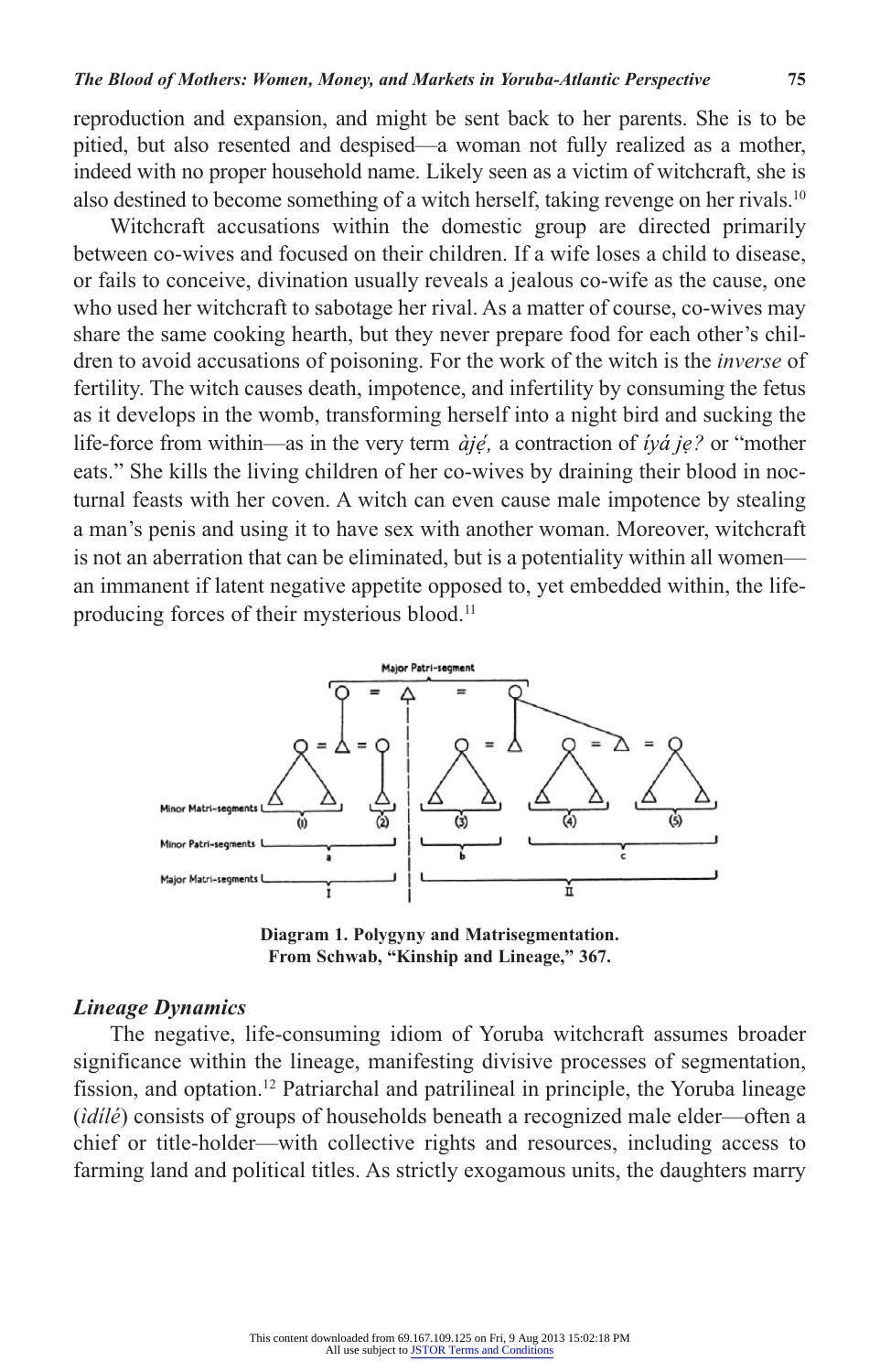out into other lineages, and the wives marry in from other lineages, reproducing, as mothers, the lineages of their husbands. Indeed, the bridewealth paid to the bride's family has nothing to do with "buying" the wife herself, as is sometimes mistakenly suggested, but establishes lineage rights in her offspring. If a Yoruba mother divorces her husband and wishes to regain custody of her children, her family must return the original bridewealth. It is not, however, through divorce that women destabilize the lineage system, but through the very logic of lineage segmentation, which occurs between half-brothers—sons of the same father but of different mothers. Developing from the structure of polygynous households, the children of one mother  $(omo\dot{v}\dot{a})$  differentiate themselves from each other, partly because each mother remains financially responsible for her offspring, but also because each group of full siblings inherits the father's estate in equivalent portions, per stirpes (diagram  $1$ ).<sup>13</sup> And because such sibling groups compete against each other for influence and control over lineage resources and affairs, they form intergenerational segments defined through brothers of the same father but of different mothers.14 Women as mothers thus become the nodal points through which lineage segmentation occurs, establishing latent lines of cleavage between groups of full siblings and their descendants through their very position as outsiders who reproduce the lineage itself. Moreover, such latent lines of division are activated by competition for impartible resources, most notably civil and even royal political titles that devolve patrilineally, precipitating full-fledged fission when a segment breaks away from the lineage and establishes its autonomy through a separate ancestor. Yoruba local histories are full of accounts of brothers who fought over access to a title, or over the division of meat at a funeral, thereby breaking the lineage into two.<sup>15</sup> Inevitably, they are half-brothers with the same father and different mothers since they represent entire lineage segments at their point of structural division (diagram 2).

In addition to lineage segmentation and fission, women as mothers could further destabilize the patrilineage through complementary filiation and lineage optation.16 In exceptional cases, a man could make claims on his mother's patrilineage to gain access to land or political title, including the kingship itself. Leading to lineage optation, when a son "opted" out of his own patrilineage and into that of his mother, this socially sanctioned transfer of allegiances amounted to a form of lineage "cannibalism." Fanning these flames were the winds of mercantile profit. Since mothers, as traders, provided for their children, successful market women could become far wealthier and more influential than their husbands, precipitating the divisive dynamics of lineage segmentation and fission, undermining male authority in the household, and luring sons away from their patrilines with promises of maternal inheritance. Thus the blood of mothers and lineage reproduction had its polluted, negative dimension, the inverse of fertility, undermining the lin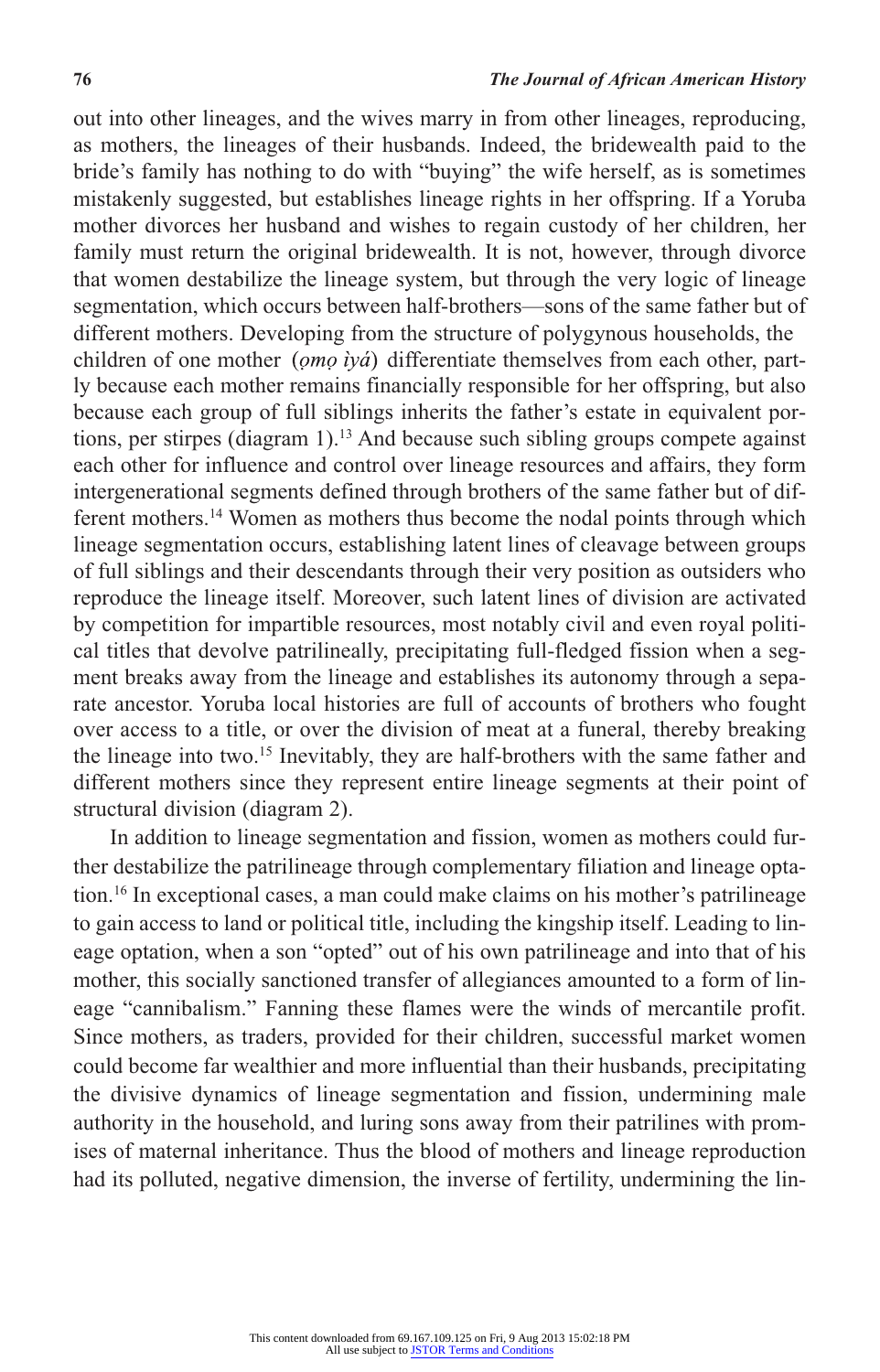eage through fission and optation. To appreciate the economic dimensions of such dangerous transfusions and transmutations, we can turn to the role of women in markets, where wives and mothers doubled as traders and merchants.



**Diagram 2. Lineage Segmentation and Fission. From Schwab, "Kinship and Lineage," 361.**

## *Money and Markets*

Like many women throughout the interlocking network of periodic markets and their "ring cycles" extending from Senegambia to the eastern Cameroons, Yoruba women historically have controlled town and village markets by organizing into  $(\rho m \dot{\rho} \dot{\rho})$  associations, pooling credit, and selling agricultural produce—beginning with that of their husbands, who normally provided them with their initial trading capital.17 Occupying stalls at the center of kingdoms and subordinate towns, market women dominate the quintessential space of the public sphere, that center where the roads dividing chiefly jurisdictions converged, where town criers and king's messengers made important announcements, and where the townspeople could also mobilize against local and government figures, often led by the market women themselves.<sup>18</sup> In Yoruba markets, women—to invoke historian Natalie Zemon Davis— "were on top."<sup>19</sup>

In institutional terms, the market women were represented by a female chief, the *Ìyálòde* (mother of the outside, the public), who was to some degree masculinized by her economic and political power, marked by the coral beads of chieftaincy and man's hat that in some kingdoms entitled her to a seat on the king's coun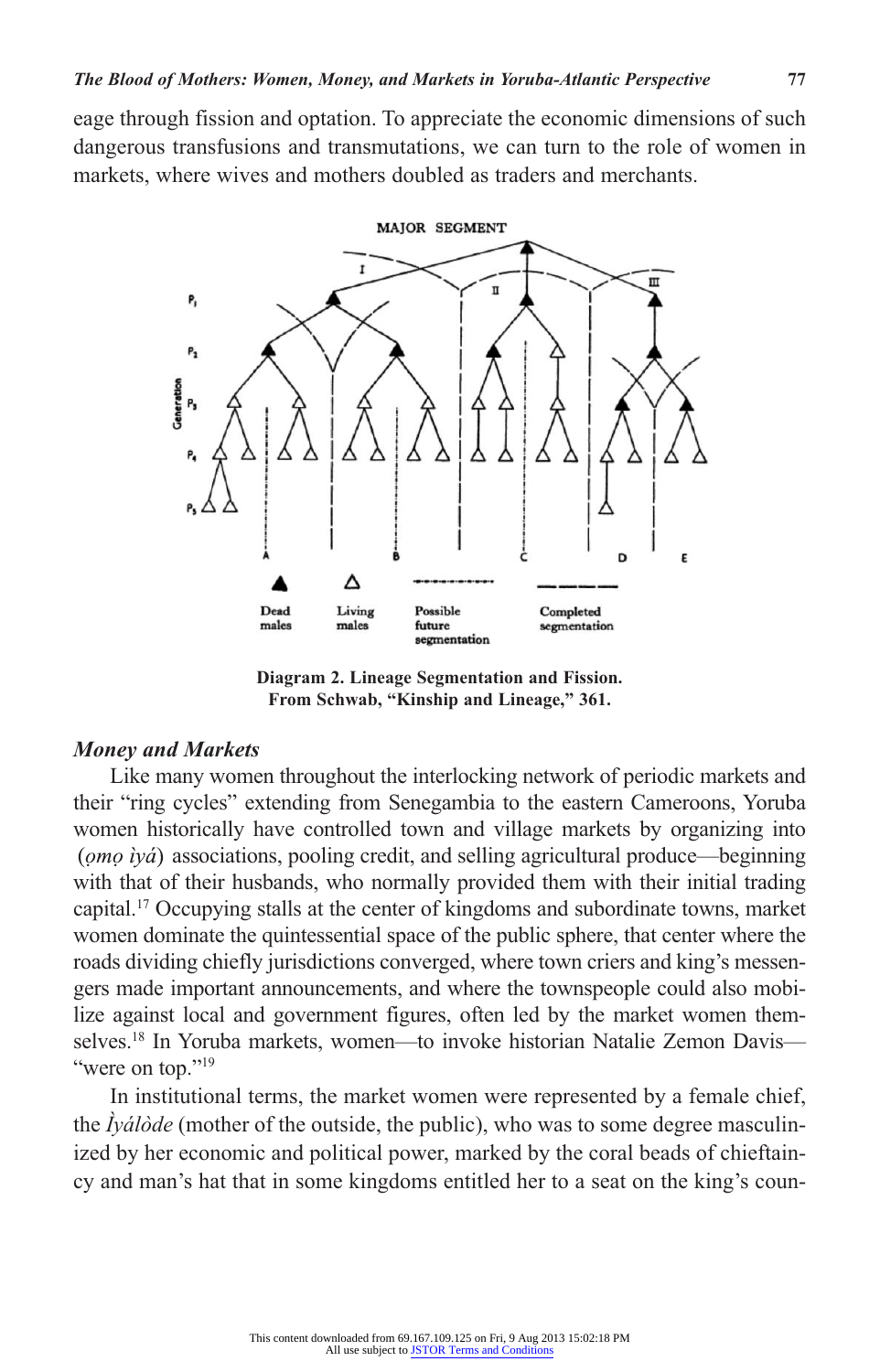cil. Moreover, given the association of authority with seniority so characteristic of Yoruba social relations, the more powerful and prosperous market women were older, spending more time trading and less time tending to household duties after their children had grown, married, or moved away. The senior market women were thus typically postmenopausal, a status at once prestigious and respected, but also feared and resented as their witchcraft was more powerful. For the blood of these female elders was no longer fertile, and no longer flowed. Their barren wombs were seen to trap the menstrual blood that is both polluted and powerful, turning them into vessels of concentrated  $\dot{\alpha}$ se, the vital force of ritual potency and effective verbal command. An illustrative praise-name for these aged mothers is "the one with the vagina that turns upside down without pouring blood."<sup>20</sup>

The profound association of female blood with motherhood and market women forms a pair of contrastive values. The good blood of procreative fertility and childbirth and its inverse, the infertile blood of menstruation and witchcraft, are present in all women in varying proportions, but shift toward the negative pole as women pass menopause, gain economic and political autonomy, and accumulate greater wealth through extended market activities. Wealthy market women can undermine male authority in the home, precipitating rivalry between co-wives, lineage fission and optation, while increasing their spatial mobility and autonomy by attending markets in neighboring towns following their calibrated cycles of market days. In this capacity their witchcraft is accentuated. Given the periodic cycle of Yoruba markets, which occur every "five" days in every town, and coincide with the monthly meetings of the  $egb\acute{e}$  associations, their timing mirrors the periodicity of menstruation, as if extending women's reproductive cycles into the economic cycles of social reproduction through exchange.<sup>21</sup> The work of the market woman is thus necessary but dangerous. Like the mother who converts blood and sperm into new life, the ultimate blessing, the female trader converts money and commodities into new wealth through exchange, producing a surplus that benefits the community at large by adding to the vitality of the market itself. During the major town festivals of the orisha, prayers for agricultural productivity, fertile women, and prosperous markets accompany sacrifices to shrines and altars in the marketplace. An active market animates a kingdom, a weak or enervated market represents a kingdom in decline. But if a healthy market circulates value (money, commodities) throughout the social body, it can also be blocked and sabotaged by the market woman in her capacity as a witch. Successful women traders—sometimes called "Cash Madams" after the huge wads of cash that they store in their bras and wrappers as well as the conspicuous wealth they have accumulated over the years—may be publicly praised, but privately they are often suspected of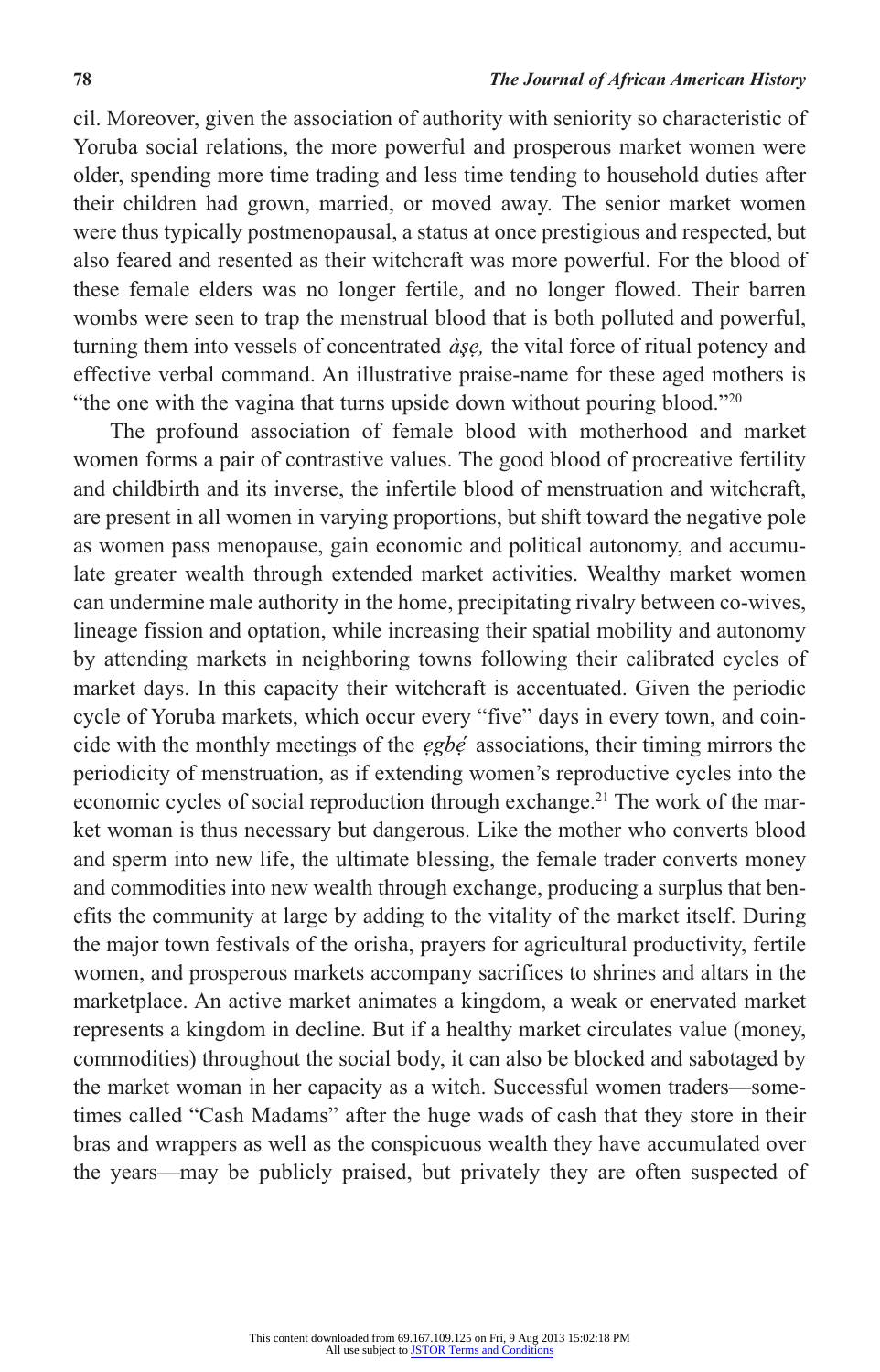witchcraft.<sup>22</sup> Although their very bodies celebrate corporeal largesse, they are secretly maligned for blocking the flow of money and blood. Successful female traders are resented as hoarders, often accused of hiding scarce commodities to inflate prices and protect themselves against loss. They are believed to violate the rules of the *egbé* association by putting personal profit before collective trust. These same women are also said to be afflicted with abnormal pregnancies. The Cash Madam's large belly is sometimes rumored to contain a blocked fetus that grows for years. It is only when such a witch is ritually detected and cleansed that her hypertrophic issue (much like Rabelais's Gargantua) is violently expelled.

What I am suggesting is that the bivalent blood of mothers in Yorubaland and throughout West Africa where market women prevail—is socioculturally and historically associated with their contradictory roles as wives and mothers on the one hand, and as traders and merchants on the other, framed in the antithetical idioms of fertility and witchcraft. As wives and mothers, they reproduce their husband's patrilineage, but in this very capacity they compete with their co-wives, generating division and witchcraft accusations within the domestic domain, as well as segmentation, fission, and even optation within the lineage system at large. As market women, they sell their husband's produce for gain, but the profits they accumulate can undermine male authority, individually within the household through economic influence and the prospects of inheritance, as well as collectively, in the market place, where  $egb\acute{e}$  associations consolidate their corporate influence and power. It is surely no coincidence that the same term  $e^{gb\acute{e}}$  refers to the coven of witches that meets in the market, at the base of the Iroko tree, during nocturnal feasts that drain the blood of their victims—the children of co-wives, or their fetuses within. Nor is it surprising that their witchcraft power itself devolves matrilineally from mothers to daughters, an essence that can be allayed but never eliminated from female blood and its generational lines. Moreover, as vessels of transmission women double as agents of conversion—if their wombs combine male "water" with female blood to create new life for the patrilineage, their trays and calabashes convert commodities into money. Measuring exchange values that circulate throughout the social body, they convert money into "blood" as the flow of socially reproductive value.<sup>23</sup> In their fertile capacities, women as mothers and traders control human and social reproduction. As witches, they subvert fertility by sabotaging, even cannibalizing, procreative vitality and by blocking the flow of money and commodities—hoarding, hiding, and accumulating profit by taking it out of circulation. The purest expression of illicit wealth is found in Yoruba idioms of money-making magic, which converts the blood of kidnapped children into brand-new naira bills. Such "soaked" or "hot" money is typically unproductive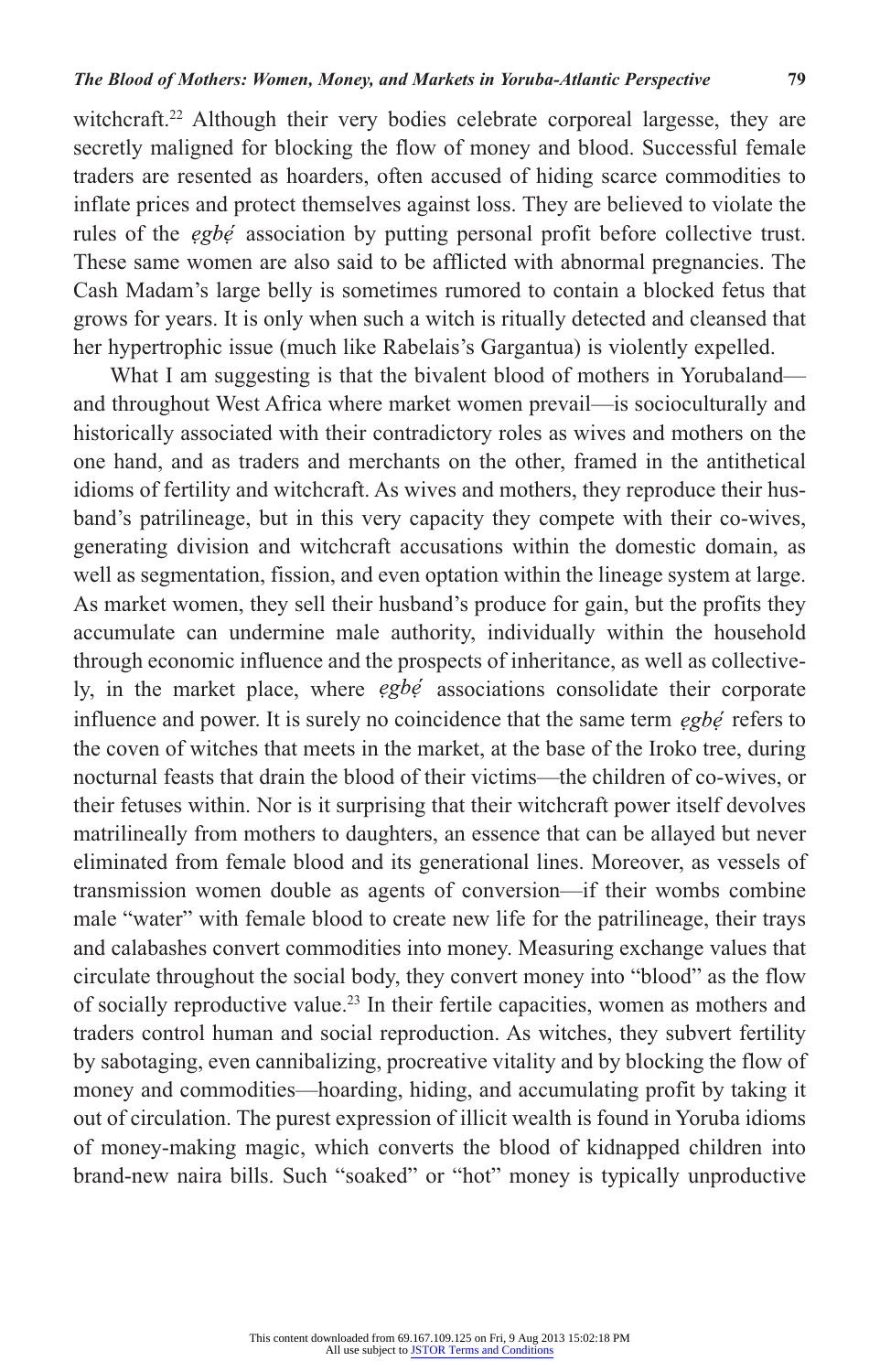and infertile: gained without labor, it is spent without gain.<sup>24</sup> A market woman will guard against such nefarious transmutations of value precisely because they represent the negative limits of her witchcraft potentialities—the conversion of vital force into bad blood, of exchange value into unproductive surplus. If "actual" witches are feared and despised for their cannibalistic appetites and destructive agency, as potential witches Yoruba women are honored and respected, for within their blood lies the "secret" of their power and value.<sup>25</sup>

## **NEW WORLD TRANSFORMATIONS**

What does this exploratory glimpse into the blood of mothers in Yorubaland have to do with enslaved women in the Americas? By what possible stretch of the diasporic imagination can we relate Yoruba constructions of motherhood and womanhood to the radically different historical conditions of plantation societies?

First, there were general demographic trends that support such an attenuated cultural connection. From the 1650s to 1750s—as the Atlantic plantation complex coalesced—concentrations of African captives from the Bights of Benin and Biafra represented a 500-mile belt of culturally and economically linked societies surrounding a Yoruba "core," where households were polygynous, descent was patrilineal, and women dominated a network of periodic markets. Moreover, an uncharacteristically high proportion of these captives (about 40 percent) were women, contrasting with higher male ratios of the Upper Guinea and West Central African trade, and with prevailing higher numbers of male captives during the following one hundred years.<sup>26</sup> To be sure, Senegalese and Congolese forced emigrants were also important during this high period of the Atlantic trade, as the wide distribution of "Foulah," "Mandingo," and "Congo" ethnonyms in the Americas implies, but their cultural configurations of gender and procreation appear less explicit, sustained by a lower ratio of females and—as with the Afro-Caribbean religions of Vodou, Santería, and Candomblé—largely assimilated to Fon-Yoruba models instead. Second, transcending the question of Yoruba influence as such is the broader significance of those underlying regional models or "grammars" that, following Mintz and Price, structured interaction and communication among captives from various ethnicities in Africa who were thrown together in the holds of the ships and regrouped in the Americas. Crucial to this approach to creolization are two fundamental axes of "refabrication" in the making of African American culture: the horizontal axis between enslaved Africans whose ethnic differences were unconsciously bridged by underlying values and cognitive orientations; and the vertical domination of Europeans over Africans, framing the complex dialectics of resistance, accommodation, and co-determination that their encounter entailed.27 It is thus within such a sociohistorical matrix that the blood of mothers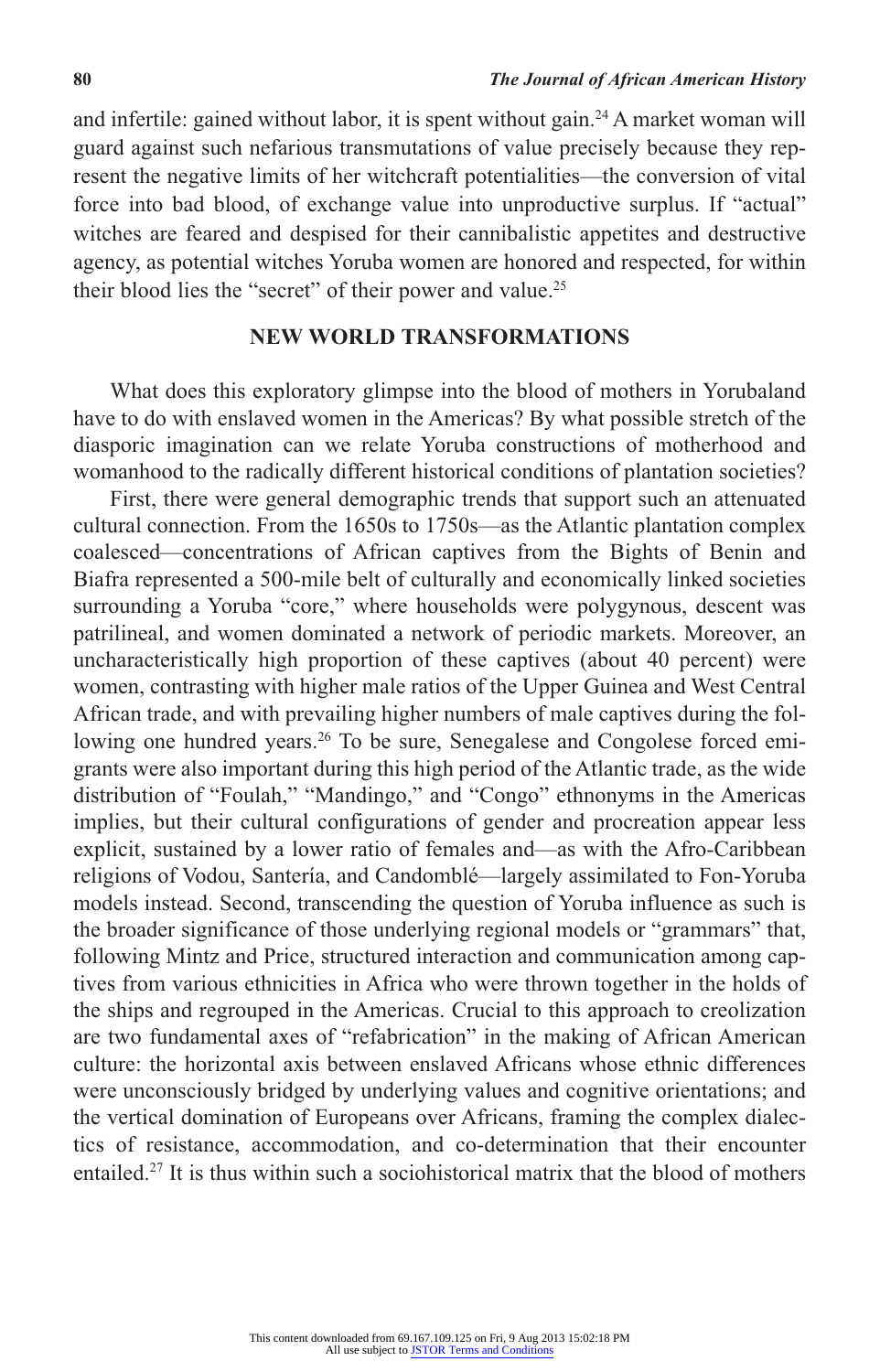was remapped, extending beyond the confines of a specific ethnic culture to embrace the broader underlying cognitive orientations that it shared with other West Africans, as well as the European ideologies of race, gender, blood, and procreation, which it both resisted and accommodated.

Let us begin with this latter correspondence between African and European conceptions of womanhood and sexuality, as it relates to African women. We have seen from the Yoruba model of womanhood and its complementary principles of fertility and witchcraft that female power and agency are both reproductive and transformative, giving birth and taking life according to distinctive qualities and dispositions of blood—good blood (procreative) vs. bad (menses), circulating vs. blocked, generative vs. extractive or consumptive. These positive and negative valuations of womanhood, informing regional West African idioms more broadly, resonated with similar contrastive sets deployed within hegemonic European discourses of primitive barbarity and illicit desire. In her exploration of "porno-tropical" travel writing from the late 16th through the 18th century, historian Jennifer Morgan identifies a dominant icon of African womanhood and fertility—the image, often portrayed in engravings, of African mothers with pendulous breasts, emphasizing a hypertrophic physiology of lactation and labor in what became a naturalized charter of female enslavement.<sup>28</sup> In one widely circulating elaboration of this theme, African women working the fields simultaneously suckled children on their backs by throwing their elongated breasts over their shoulders, embodying the conflicting demands of production and reproduction in figurations of the sexual grotesque. In his popular *Description* (1732) of the Guinea Coast, the slave trader and explorer John Barbot thus wrote of "the poor babes, so carr'd about at their mothers' backs... and how freely they suck the breasts, which are always full of milk, over their mothers' shoulders, and sleep soundly in that odd posture."<sup>29</sup>

Opposing this image of mammarian motherhood was a complementary discourse of "lust and depravity" in which "hot constitution'd Ladies" with firm and shapely breasts tested European men's reserve and resolve (figure 1).<sup>30</sup> Whether abhorred as nymphomaniacs or admired as seductive beauties, these figures of African womanhood emphasized desire and sexuality over fertility and reproduction, many drawn without children as temptresses and concubines. William Smith, who mapped the Gold Coast in 1727 for the Royal African Company, quotes the resident British factor Charles Wheeler, who received a concubine from a local king:

Her lovely Breasts, whose Softness to the Touch nothing can exceed, were quite bare, and so was her Body to her [waist]... and though she was black, that was amply recompenc'd by the Softness of her Skin, the beautiful Proportion and exact Symmetry of each Part of her Body, and the natural, pleasant and inartificial Method of her Behaviour. She was not forward, nor yet coy, when I pressed her lovely Breasts, she gently stroak'd my Hand and smiling met my Salute with equal Ardour and Fervancy.<sup>31</sup>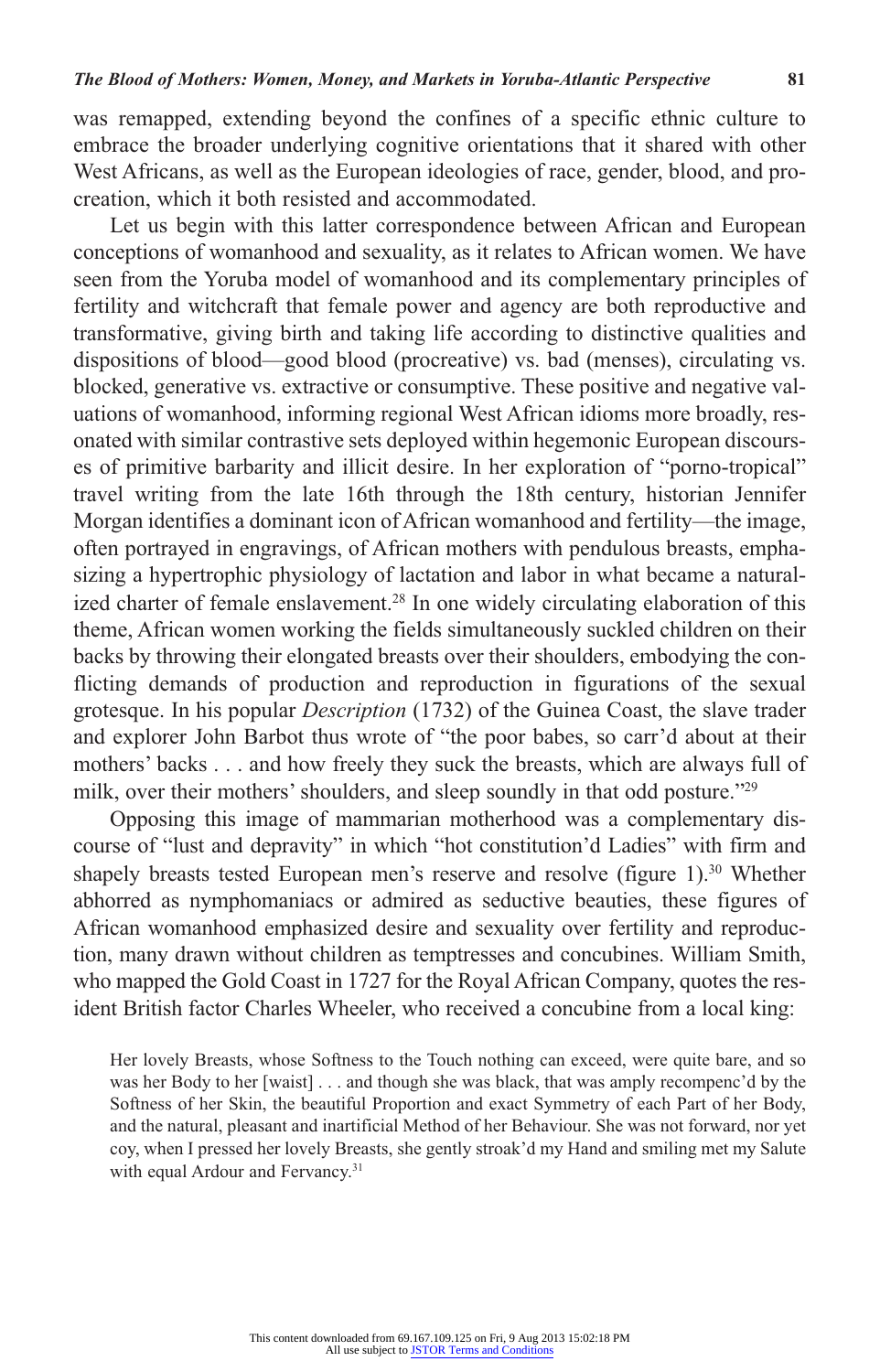In addition to the community of Afro-European "creoles" that developed around the European-built forts and "castles" on the West African coast, and the "marriages" of convenience arranged between European factors and local chiefs, this passage reflects a contrastive register to the "over-the shoulder breast-feeding mother," one which valorizes firm breasts and perfect bodies over the "uberous dugges" of the nursing mother-laborer.<sup>32</sup>



**Figure 1. Henry Stanley Resisting Temptation. From J. W. Bruel,** *Heroes of the Dark Continent* **(Richmond, VA, 1890). Reprinted in Brantlinger, "Victorians and Africans," 215.**

The socioeconomic and political meanings of reproduction and transformation throughout the plantation societies of the Americas were framed within racialized relations of production and exchange—of boundaries systematically upheld and transgressed—that will be examined in due course. At this point we can simply note how the antimonies of black womanhood were stereotyped into familiar figures of loyalty and lust. Nowhere is the opposition more clearly expressed than in antebellum contrasts between Mammy and Jezebel in the American South.<sup>33</sup> Evoking the image of the black "mammarian mother," Mammy represented the loyal domestic servant who served as the lynchpin of the "Big House," running the household, attending to her mistress, and manifesting in her bigness and blackness a surrogated form of social lactation. Indeed, mammy as mammary was, in effect, a "surrogate mistress and mother" who was so devoted to her young white charges that she could double as their wet-nurse (figure 2).<sup>34</sup> Against this image of black maternalism, the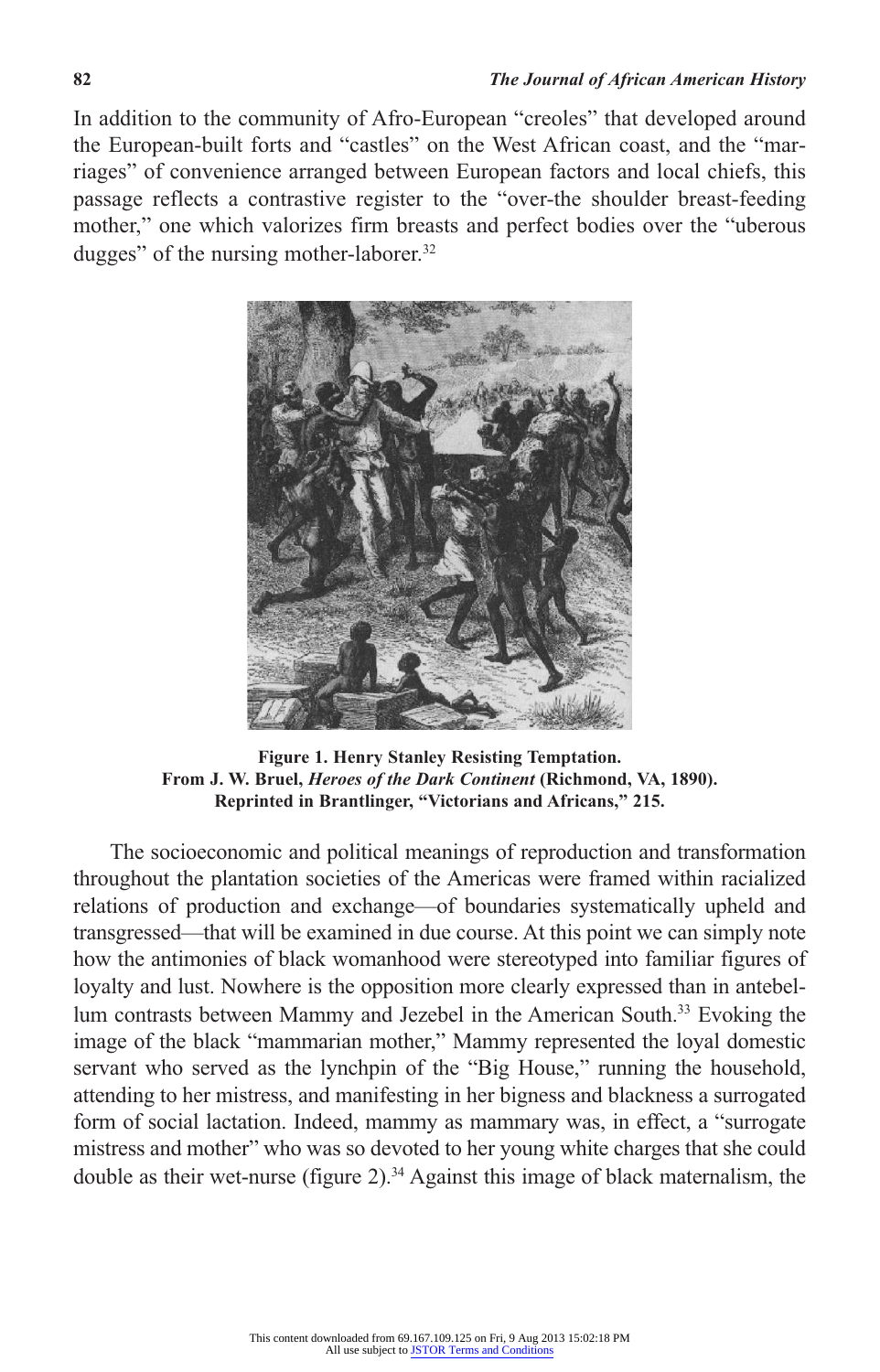figure of Jezebel posed a sexualized threat, attending not to her mistress's children, but rather male desires and needs. Such "[N]egro wenches" were purchased to work as courtesans and prostitutes in the elite-sponsored "Fancy Trade," but within the confines of the plantation and its domestic interiors, they were reputed to exchange sexual favors with the master and his sons for gifts and special treatment. Although in reality they were ravished and raped, such women were constructed as agents of seduction, evoking the image of the African temptress and her natural promiscuity.<sup>35</sup> As historian Deborah Gray White portrays the mythic contrast:

On the one hand there was the woman obsessed with matters of the flesh, on the other was the asexual woman. One was carnal, the other maternal. One was at heart a slut, the other was deeply religious. One was Jezebel, the other a Mammy.<sup>36</sup>

To appreciate the socioeconomic dynamics of reproduction (fertility) and transformation (witchcraft) that this social construction conveyed, and the blood-based cultural idioms with which they resonated, we can turn to the dominant social domains where enslaved women occupied central roles.



**Figure 2. Domestic Sainthood and Social Lactation. Left, Hattie McDaniel as "Mammy" in "Gone with the Wind," www.nndb.com. Right, African wet-nurse in Brazil, from Gilberto Freyre, Estêvão Pinto, and Ivan Wasth Rodrigues,** *Casa Grande e Senzala em Quadrinhos* **(Recife, Brazil, 2000).**

# *Household and Family*

The scholarship on the family patterns among enslaved Africans and African Americans in the New World reveals a broad range of trends and types correlated with the plantation systems in which they were embedded. I do not have space in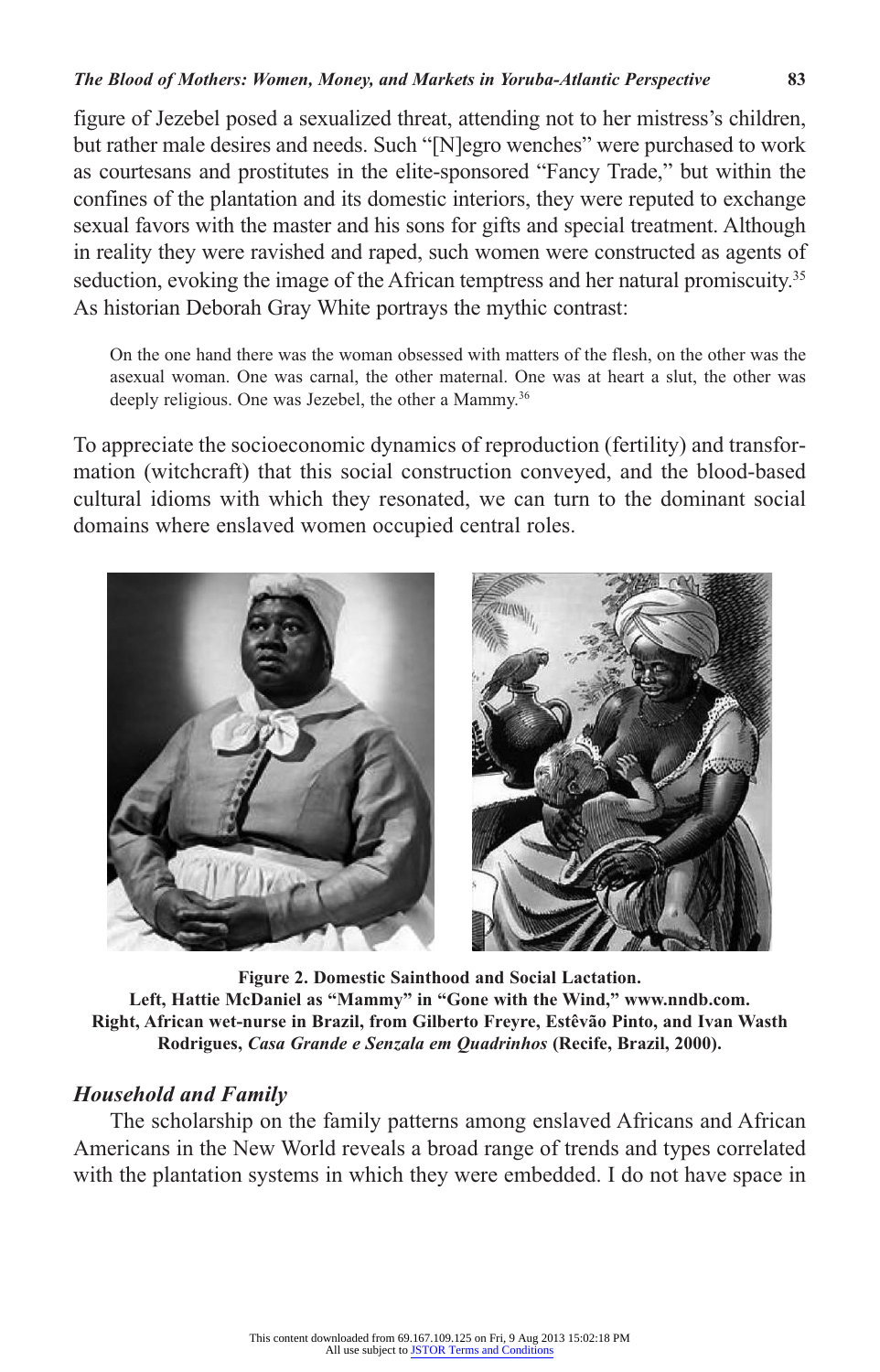this more analytical exercise to adequately navigate this complex terrain, but I will highlight key tensions within family forms that correspond to the values of fertility and witchcraft in Yoruba domestic groups. First, it is obvious that the normative models of West African family organization were severely undermined in the Americas by conditions imposed by the slaveholding class: not just the destruction of families through exploitation and sale, but also through direct interventions into domestic life—arranging unions and marriages, lending or renting out enslaved workers to other plantations, drawing some into the Big House or sending them back into the fields, the violation of enslaved girls and women, not to mention the decimation of aging slaves through overwork, punishment, malnourishment, and neglect. Nor was the plantation itself a stable environment—it responded to changing fortunes and market conditions as owners sold enslaved men, women, and children to cover debts and losses, and was subject to its own dynamics of generational succession when children inherited and divided estates. Nonetheless, African American families did manage to develop and precariously endure, bolstered by the development of provision grounds, serving as havens of protection and survival, and sometimes producing extended compounds connected by polygynous unions. More than any other social domain, the slaves' households served as repositories of African values for women, not in simplistic terms of passive preservation, but as self-conscious spaces of opposition to the Big House and its European codes of domesticity.37

If the Yoruba-based model of household witchcraft derived from tensions generated by polygyny, leading—as we saw—to the divisive dynamics of lineage segmentation, fission, and optation, New World families among the enslaved Africans were rarely granted the freedom to expand along these lines, but displaced and diverted the blood of mothers both "inward" and "outward." To be sure, multigenerational families, polygynous tendencies, and principles approaching patrilineal succession did develop in variable degrees. Stevenson observes that "Virginia's slaves were part of a variety of marriage, family, and household types, nuclear and extended family structures; monogamous, polygamous, and serial marriages; single and multiple generational households of various combinations of kin, friends, and sometimes strangers," with variations corresponding to small and large holdings.<sup>38</sup>

Historian Barbara Bush, drawing on Barry Higman, notes that in Jamaica, Trinidad, and Barbados, "extended or polygynous households were often based on a series of contiguous units built around a yard and enclosed by a fence. The individual units were occupied by mothers and children in the case of polygynous households and by nuclear units in the case of extended family households, an arrangement which is common in West African societies."39 This passage could apply to a Yoruba compound, with its separate rooms and units for each co-wife and her children arranged around the husband (or other senior males) within a sin-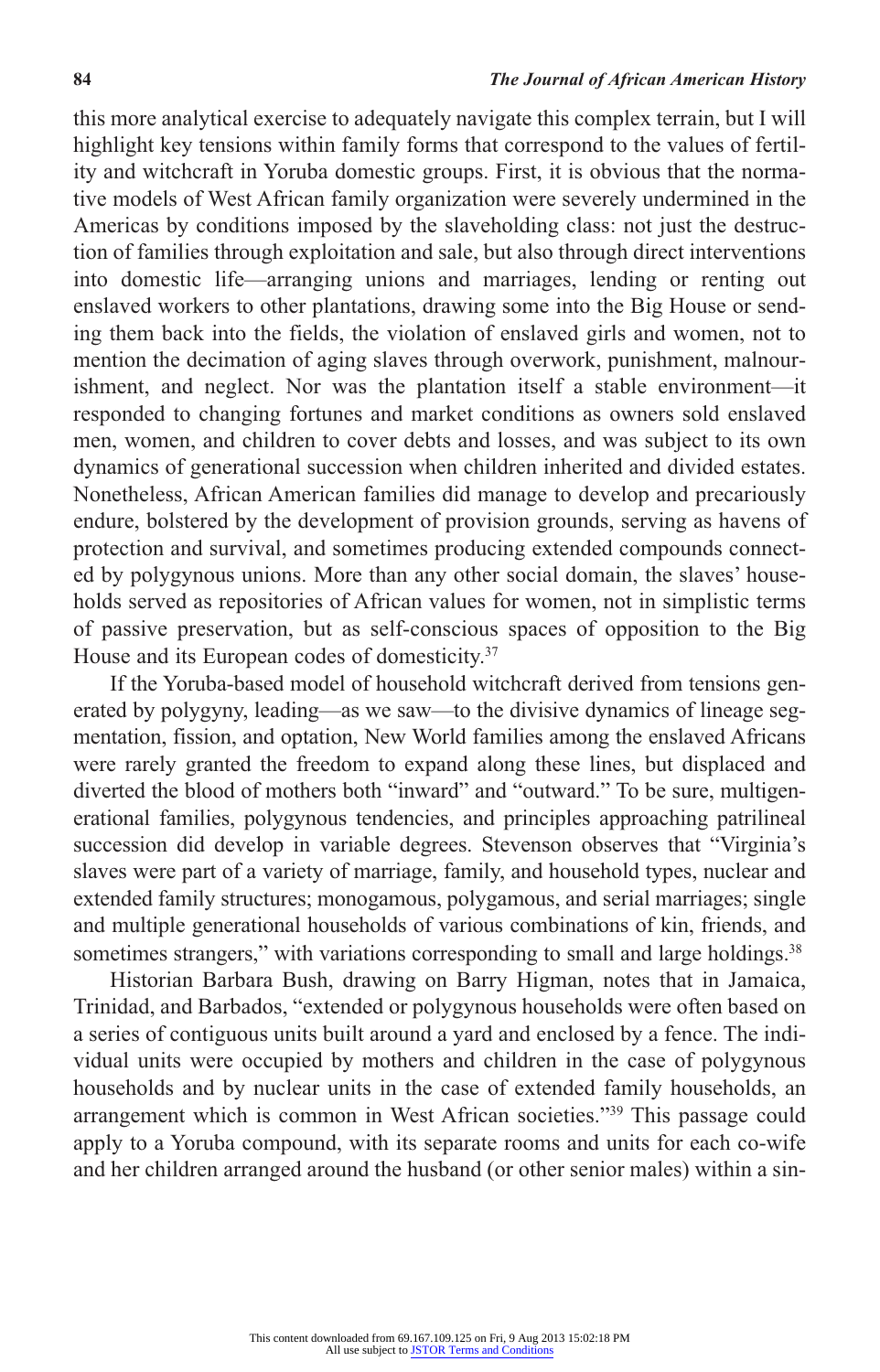gle walled domicile (figure 3). And notwithstanding the imposition of matrilineal descent through official European legal codes, according to which a slave's status devolved through his or her mother, patrilineal trends asserted themselves when collective property was at stake.<sup>40</sup> In 18th-century Jamaica, "rights to provision grounds and houses were passed on by slave fathers to their families," with priority accorded to the eldest son.<sup>41</sup> But despite this evidence of incipient patrilineal group incorporation, slave households tended toward matrifocal and nucleated forms, with shallow generations, conjugal pairs, or "single" mothers with "away" husbands living on distant properties or plantations.<sup>42</sup> It is therefore not surprising that White highlights witchcraft conflicts between some bonded women competing over men in the antebellum South, not as institutionalized co-wives as such, but in what could be seen as proto-polygynous formations.43 With family fission resulting from forced sales and relocations, however, the blood-based antimonies of witchcraft and fertility were concentrated onto the mother-child bond itself, wherein procreation and protection vied with abortion and infanticide.



**Figure 3. 19th-Century Yoruba Compound in West Africa. From** *The Gleaner Pictorial Album***, vol. I (London, 1888), 13. Reprinted in Marjorie Keniston McIntosh,** *Yoruba Women, Work and Social Change* **(Bloomington, IA, 2009), 83.**

Motherhood for enslaved women was ambivalent and fraught, embodying the contradictions of production and reproduction—between "labor units" and "breeding units"—within the womb's generative powers.44 Consistently low fertility rates among enslaved women in the Americas have been attributed to a variety of socioeconomic factors, ranging from malnutrition, unsanitary conditions,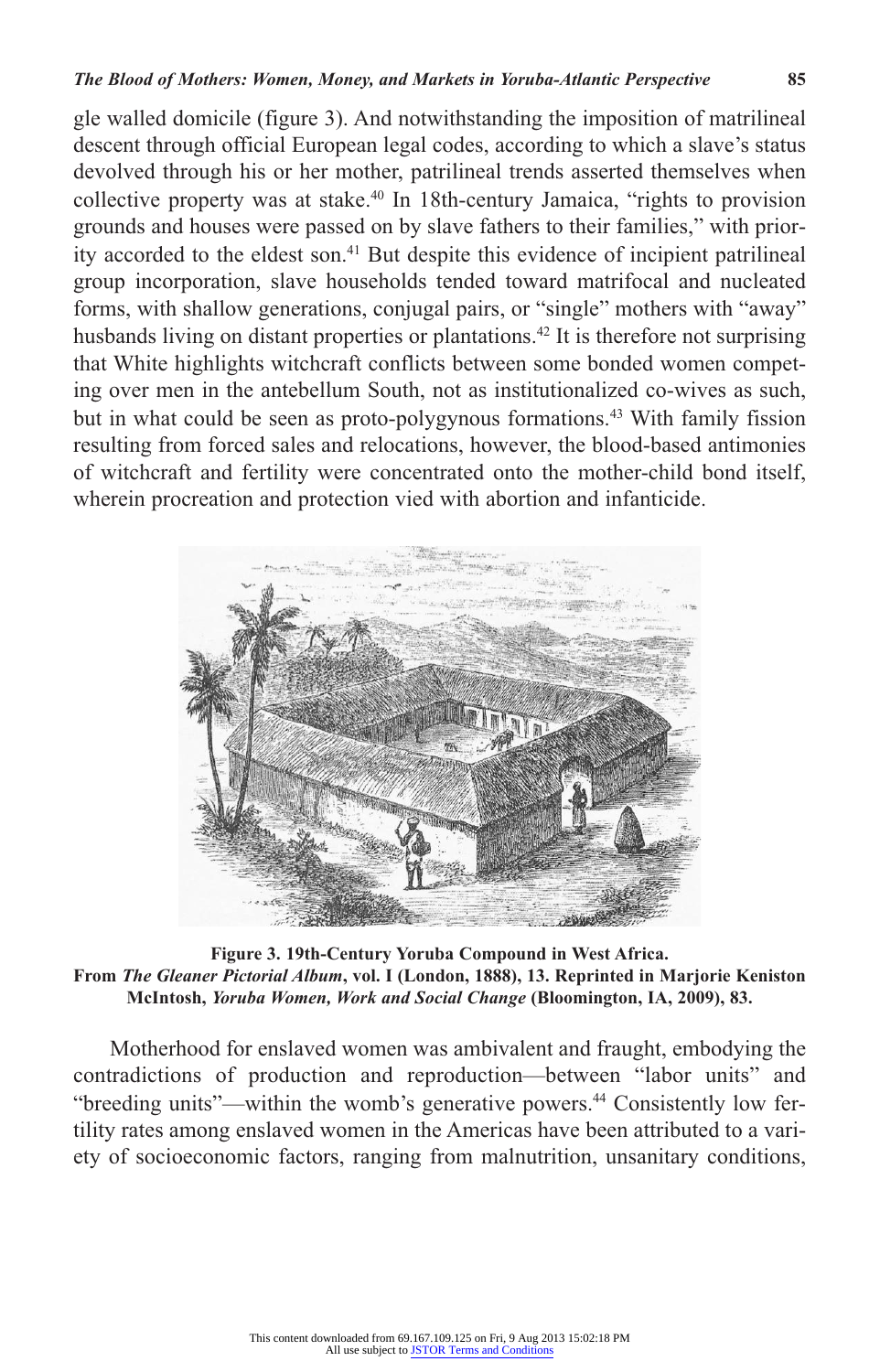traumatic stress, and the physiology of exhausted bodies to systematic abortion and infanticide that were nothing less than a "gynecological revolt" against slavery itself.45 Planters were explicitly preoccupied with low fertility and high child mortality, favoring "breeding wenches" over barren women through widely distributed rewards and sanctions. Historian Bernard Moitt notes that in Jamaica and Barbados as well as in the French Antilles, female slaves were given money and cloth for each successful delivery, with work exemptions accruing for every additional child. Barbara Bush reports that Jamaican rewards included larger rooms and houses for slave mothers and infants. White describes how, in Georgia and South Carolina, pregnant slaves and nursing women were given lighter workloads on "trash gangs," receiving additional clothing and an extra week of rations for each birth.<sup>46</sup> But if successful childbirth brought material rewards, failed reproduction exacted its costs, including forced sale, whippings, and even the iron collar.47 Planters blamed pregnant slaves and midwives for miscarriages, stillbirths, and infant deaths either indirectly due to the bad "blood" of their imputed promiscuity, or directly, as willful killers. The Jamaican plantocrat Edward Long believed that "most black women [were] subject to obstructions of the menstrua (monthly periods)," leading to "incurable" sterility.48 Indeed, "menstrual maladies" were a common affliction in the plantation South, including "amenorrhea (lack of menstrual flow), abnormal bleeding between cycles (sometimes caused by benign or malignant tumors), and abnormal discharges (resulting from such conditions as gonorrhea, tumors, and prolapsed uterus)," in addition to complications with pregnancy such as "convulsions, retention of the placenta, ectopic pregnancy, breech presentation, premature labor, and uterine rigidity."49 Infant disease such as neonatal tetanus (*tetanus nascentium*) was also widespread, known as "lockjaw," "lowjaw," and "mal à mâchoir" because in paralyzing the infant's larynx, it prevented the newborn from feeding at the breast.<sup>50</sup> This blocked flow of mother's milk resonates with blood-draining idioms of West African witchcraft, particularly since the disease was attributed to the midwives' mistreatment of the umbilicus, that irreducible channel between mother and fetus that must be properly severed for a safe delivery.

But if bad blood and low fertility were connected morally and medically in the minds of the planters, it was widespread evidence of secret abortions that most directly implicated mothers and midwives as fetus-destroying "witches." Planters were convinced, not always without reason, that enslaved women aborted with the assistance of midwives, whose roles as herbalists and even *hospitalières* provided them access to a range of abortifacients. Tennessee physician John H. Morgan identified "the herbs of tansy and rue, the roots and seed of the cotton plant, pennyroyal, cedar berries, and camphor, either in gum or spirits," whereas one Dr. Thomas Dancer in Barbados recorded "Cerasee, Barbados Pride, Wild Passion Flower,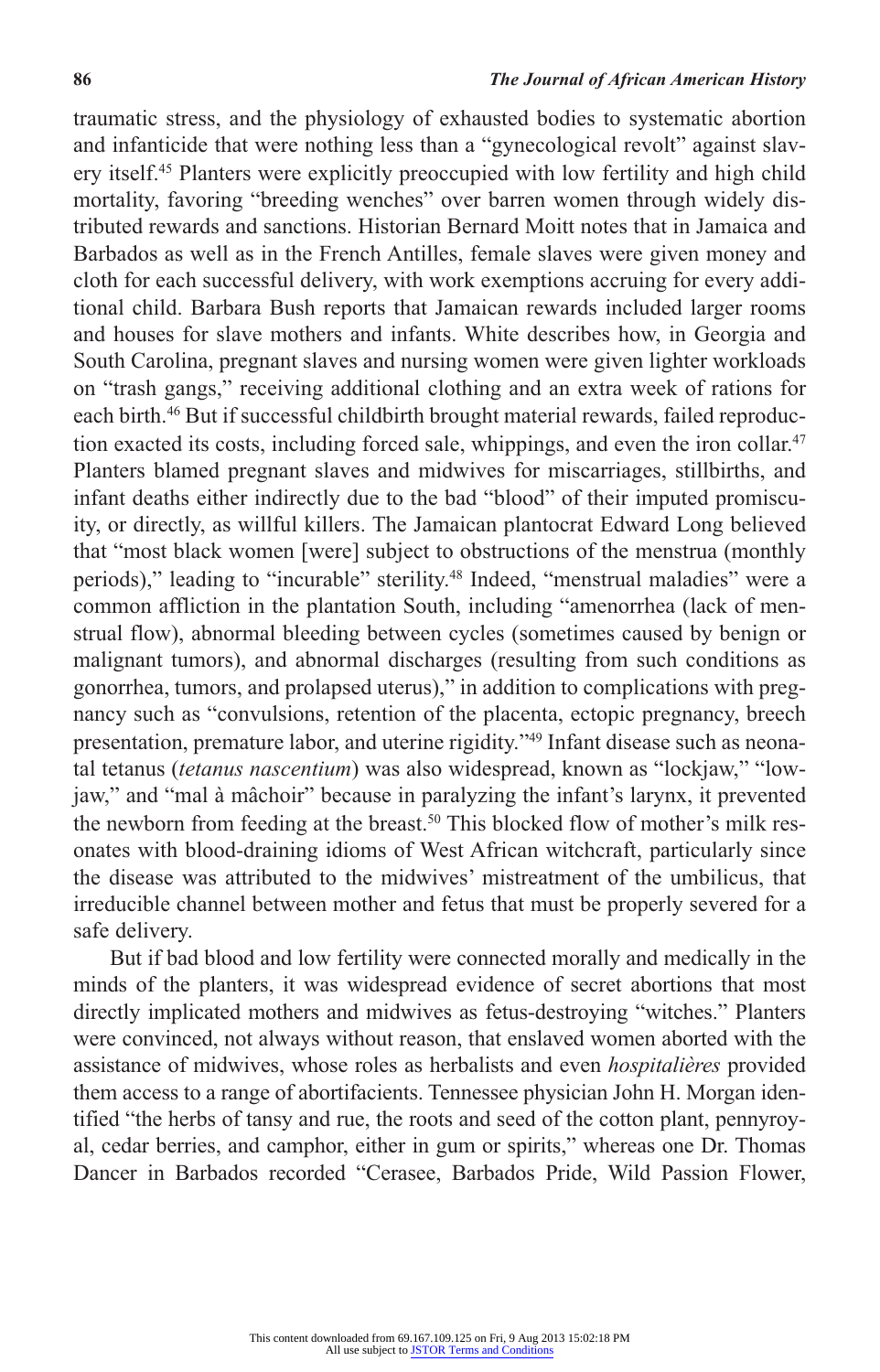Water Germander and Wild Tansey," as indigenous plants inducing labor in women.<sup>51</sup> Although distributions of abortion by African ethnicity are impossible to determine with any precision, it is significant that in Saint Domingue, with its historically "Congolese" or Central African imports, it was "les femmes Aradas" from the Dahomean slave trade who were particularly associated with abortion and were punished with iron collars the same as recidivist maroons.<sup>52</sup> Moitt describes similar associative afflictions on the Flauriau Plantation in Saint Domingue, where one enslaved midwife named Arada—as if personifying her "nation"—was forced to wear a rope collar with seventy knots, "each knot representing a child she had allegedly killed."53

There is no question that many innocent midwives were falsely accused of abortion and infanticide, reflecting the fears and anxieties of planters unable to reproduce their workforce from within; but there is also ample evidence that enslaved women conspired to subvert their reproductive potential, thereby empowering themselves as "witches" against the unyielding demands of the master class. Two disparate images suggest how abortion and infanticide assumed witchcraft proportions for whites and Africans alike. In one, Deborah Gray White quotes an enslaved Christian convert seeking redemption in the plantation South: "I was carried to the gates of hell and the devil pulled out a book showing me the things which I had committed and that they were all true. My life as a midwife was shown to me and I have certainly felt sorry for all the things I did, after I was converted."<sup>54</sup> In the other, historian Gabriel Debien cites Moreau de Saint-Méry's observation that by the end of the 18th century in Saint Domingue, punishment for abortion shifted from the iron collar to a form of social ostracism, in which, for any woman deemed guilty, "on lui imposait un billot de bois sur le dos pour la punir et l'humilier par ce simulacra d'un enfant."55 If the first image doubles as a kind of witchcraft confession in which the guilt-ridden midwife seeks divine forgiveness and cleansing, the second unwittingly reveals a Yoruba response to children lost in childbirth, when bereft mothers carry *ìbejì* dolls to placate the dead child's jealousy of the living and prevent any mystical retaliation. The "sticks of wood" that Moreau de Saint-Méry saw as signs of public humiliation may well have doubled as ritual paraphernalia to protect slave mothers and complicit midwives from the avenging spirits of the aborted and killed.<sup>56</sup>

## *Plantation Dynamics*

We have seen how the domestic dynamics of witchcraft were channeled "inward" within slave families, focusing on the mother-child bond as a form of "gynecological revolt." But if the slave family was fractured and truncated through the forced management, sale, and separation of kin, its "witchcraft" was not so easily contained, but also channeled "outward," mapping onto the broader divisions within the plantation system at large. Methodologically, we can replace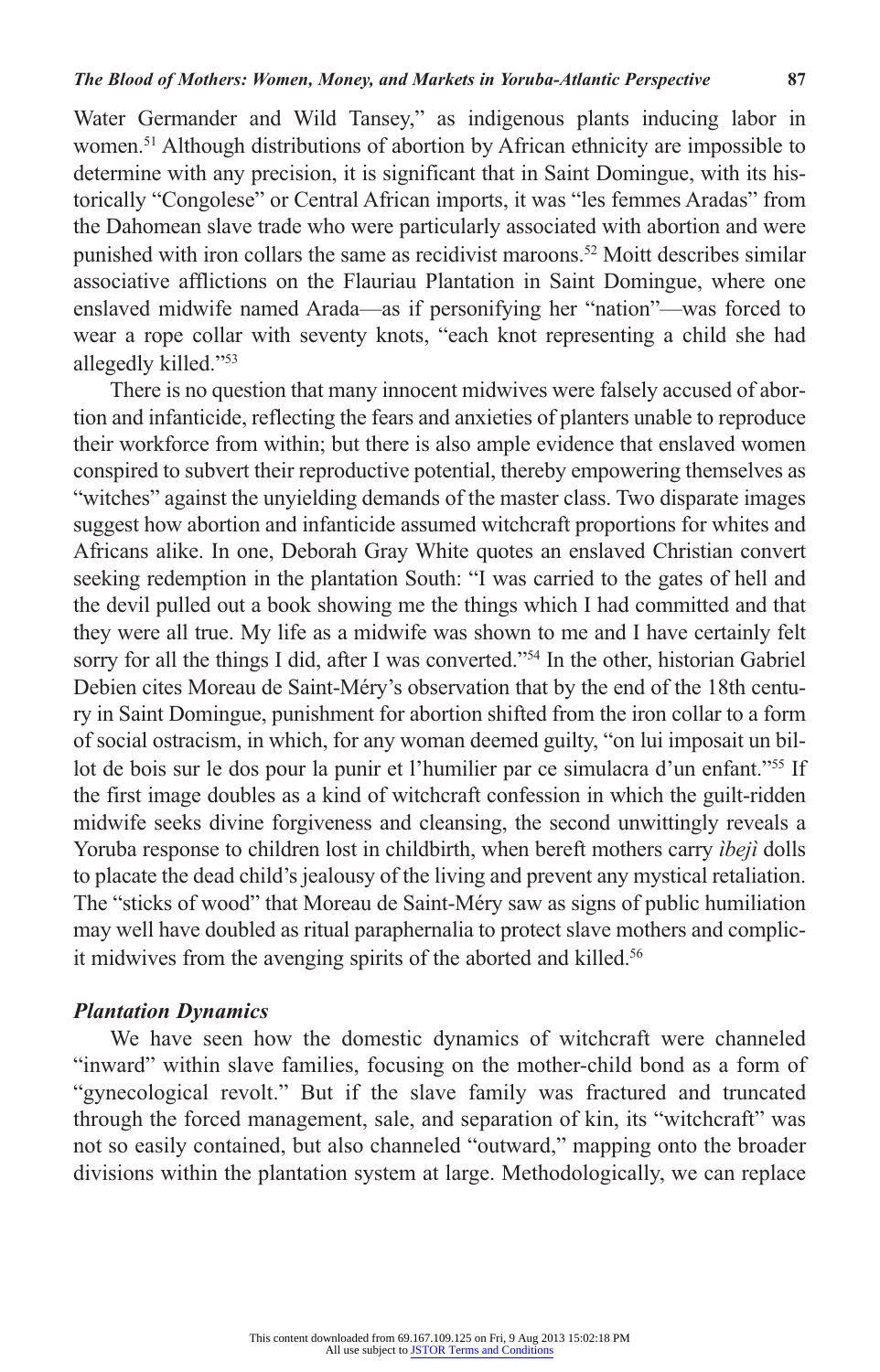the Yoruba lineage with the patriarchal plantation as the dominant New World corporate group, identifying gendered patterns of segmentation and fission within racialized idioms of production and stratification. Again, we must emphasize that the schematic simplification of complex variations into a number of key patterns and contradictions is only oriented toward systemic trends underlying a broader range of plantation societies and slaveholding estates.

Let us return to the dynamics of witchcraft between Yoruba co-wives within a polygynous household. Recall how patterns of lineage segmentation took root between brothers of different mothers vying for resources and political influence, splitting over time into distinct branches and separating entirely through lineage fission. In each stage of this process, women occupied the nodal points of differentiation, generating womb-linked matri-segments within the patrilineage at large. Although such differentiating trends were cut short within the coercive confines of slave households and families, they emerged within the Big House, where a kind of de facto polygyny developed between the master and his servant-concubines.<sup>57</sup> The Big House was by no means the exclusive site of interracial sexual relations, since white indentured workers also engaged in "servant breeding," much to the management's disapproval.<sup>58</sup> But in the Big House, white male access to African and African American women remained an implicit seigneurial right and something of an open secret in matters of "colored" progeny. From a Yoruba perspective, we might reconsider the plantation household as polygynous, the white wife—if there was one— as first wife (*ìyálé*) ruling over her African American co-wives (*ìyàwó*). Even if empirically this structure was more immanent than manifest, it gave the blood of enslaved mothers a broader range of subversive potentials with respect to domestic reproduction and the devolution of the estate. Within the more intimate confines of the master's house, the loyal "mammy" who upheld boundaries met the coquettish "Jezebel" who crossed them, sleeping with the master—whether forced or by design—and ultimately bearing children.<sup>59</sup> The question of whose children, with what rights, was of course crucial. While some slaveholders disavowed their mixed-race children, treating them like any other slave, others accorded them preferential treatment, or even legal recognition. Barbara Bush wrote of 18th-century Jamaica that, "wealthier white men often bequeathed their estates to black or coloured 'wives' and their offspring or made provisions for their manumission in their wills. Despite the harsh, unequal, and callous nature of slave society, close, loving bonds between black and white did exist and the degree of money and property left by whites to mulattoes was a cause for concern and controversy in plantocratic circles."60

Control over interracial marriage and inheritance would be imposed by the courts as the caste and class structures of plantation societies consolidated throughout the broader Atlantic system, reflecting rising fears of "degeneration" and the loss of white supremacy. But even the most draconian laws were never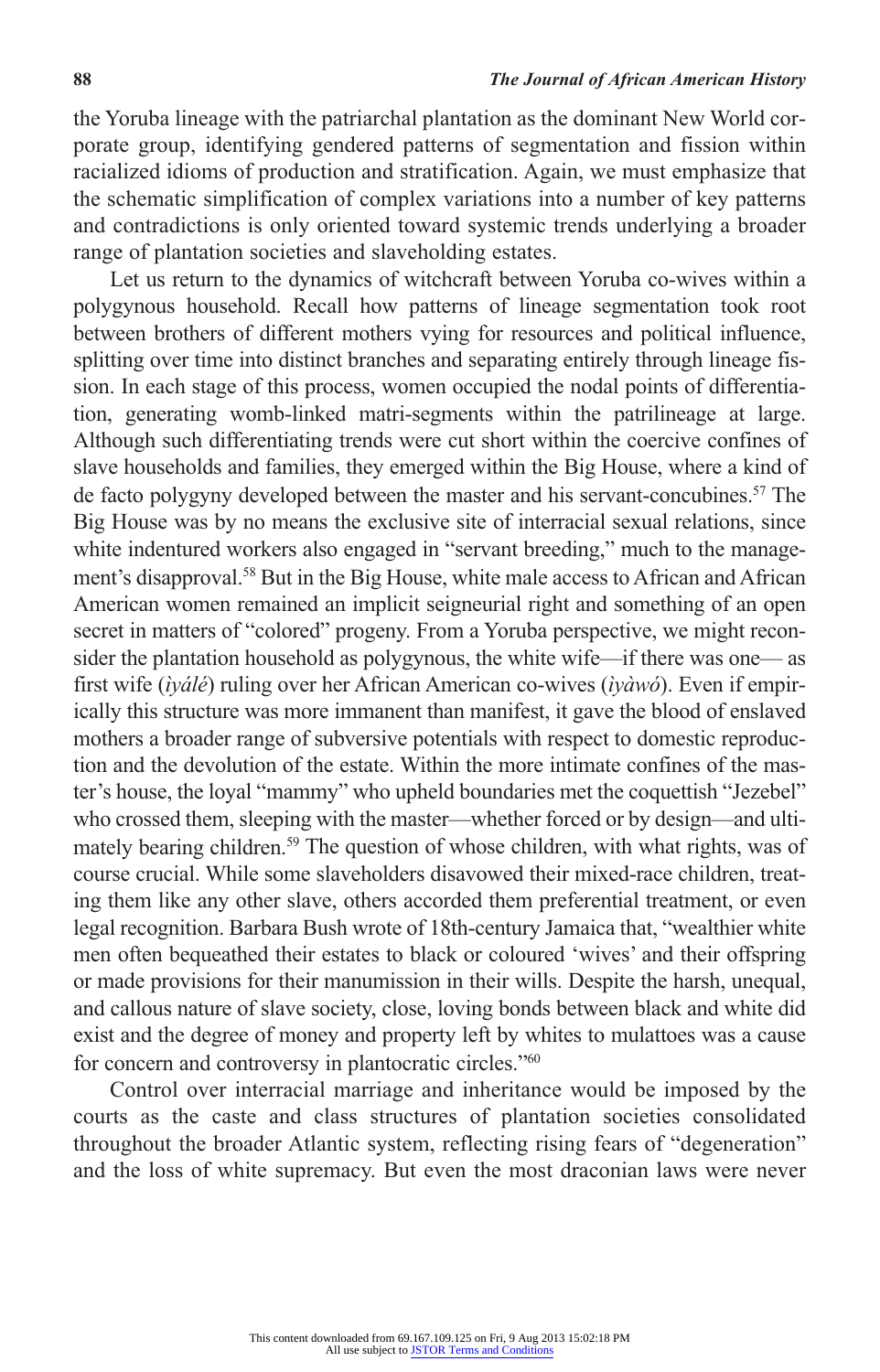uniformly enforced. Black lovers and concubines threatened to subvert the system from within, mingling the bloodlines of masters and slaves into lighter progeny with claims on the estate and possible emancipation. Thus the blood of enslaved mothers was not only lightened, or "cleansed" in the language of racial caste, but was converted into money and honor through pathways of upward mobility.<sup>61</sup>

If generational succession and devolution of the estate could follow interracial lines within the Big House, it precipitated a very different pattern of family fission among enslaved workers' households. When the master died and his widow and children inherited the plantation, slaveholding properties were regularly divided and sold, often separating slave families in the process. Here the "blood" of mothers was structurally salient because some owners sold husbands and fathers before rupturing the bonds between mothers and children, recapitulating a pattern from the slave markets—where mothers and children were more often sold together that reinforced matrifocal family patterns. Reasons for favoring the mother-child bond were hardly altruistic, but followed from observations that mothers who lost their children through sale became demoralized, listless, and less productive as workers. They were also more prone to flight or marronage. And within the maternal sibling unit, females were favored over males, possibly as better caretakers for their aging parents. Analyzing the dispersal of the Gaillard estate in South Carolina, historian Cheryll Ann Cody found that "daughters were twice as likely as sons to stay with their mother," adding that "because so many women with children were entrusted with the care of elderly parents, the resultant pattern reinforced the maternal kinship ties and tended to produce three-generational matrifocal families."62 Such trends towards matrifocality, privileging the mother-daughter bond at its core, echo not only the logic of matri-segmentation within the Yoruba patrilineage, but also the transmission of witchcraft from mothers to daughters in submerged maternal lines. As Cody argued, slave naming practices favored patrikin precisely because paternal and fraternal ties were most vulnerable to separation.<sup>63</sup>

Episodic divisions associated with the dispersal of an estate had a matrifocal impact on slave family structure, but occurred intermittently, with variable outcomes depending upon the planter's longevity, number of recognized children, size and type of plantation, and profitability of his crop. Contradictions on a daily basis, however, were built into women's competing roles as laborers and mothers, so perversely represented by Matthew Lewis's complaint that overseers and bookkeepers "kick black women in the belly from one end of Jamaica to another."64 If planters encouraged slave fertility to replenish the labor force, those responsible for labor productivity tried to minimize the "costs" of pregnancy and childrearing. Clearly the imperatives of production and reproduction were at odds, pitting the demands of the field against those of the house. Pregnant women seeking special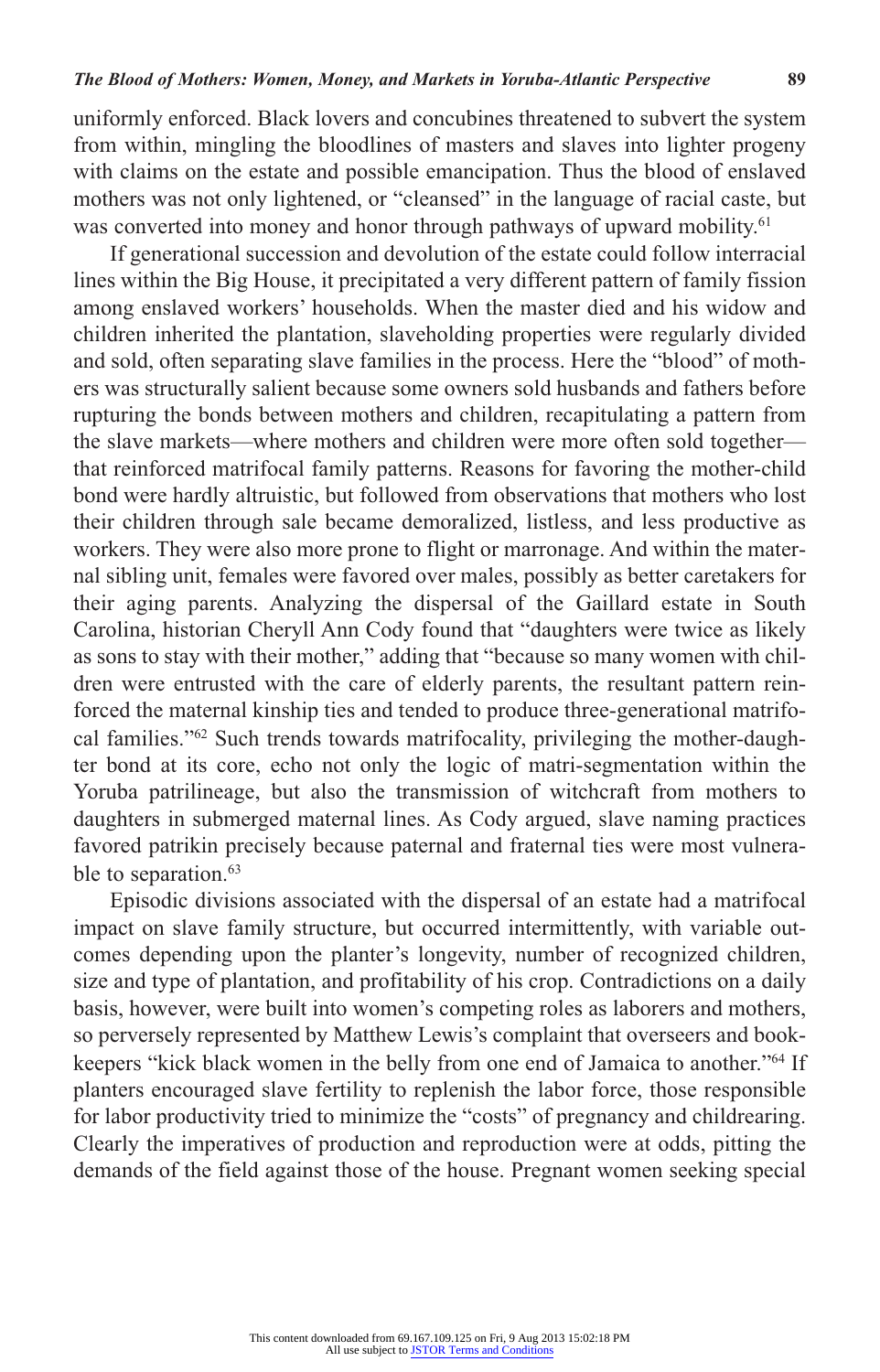dispensations could be flogged; most worked long hours in gangs "where they performed the same field labour as men... from sun-up till sun-down."65 In this capacity enslaved women were effectively de-feminized, converting reproductive value into labor power and thereby minimizing their caring capacities as mothers in the domestic domain. Whereas the Yoruba mother was masculinized in the market, seeking opportunities and accumulating profits at the expense of her domestic obligations, the enslaved mother was masculinized in the field, where even the flow of her breast milk was blocked. In one of the most profound manifestations of the split between labor units and breeding units, some plantations had "weaning houses" where specialized "sucklers" would wet-nurse newborns while their mothers toiled in the fields. Small wonder that overworked and exploited enslaved women resorted to abortion and infanticide; in West African terms, these women were forced into a "witch-like" mode of plantation production that converted mother's milk into the master's monetary gain. It was only in markets that such extreme exploitation of laboring women was partially redressed.

## *Huckstering and Markets*

The development of slave provision grounds and an internal market system for cultivated goods is a well-known chapter in the history of New World plantation societies beginning in the 17th century.66 It charts significant gains for enslaved women who took charge of an emergent sphere of circulation and exchange. According to the "standard" narrative, planters introduced provision grounds to offset the costs of feeding enslaved workers—and thus of maintaining the labor force by allowing them to augment minimal rations with staples like root crops, corn, and plantain as well as vegetables and domestic animals raised on garden plots. These grounds could be worked collectively on larger plots located miles from their homes, as in the Jamaican *polink*, or individually, as in the "small house spots" of Antigua and Barbados.<sup>67</sup> In both cases, provision grounds produced enough agricultural surplus to generate barter and monetary transactions in markets that were typically held on Sundays. Over time these markets developed into differentiated systems of internal commodity circulation in which Africans and "coloureds" sold their goods directly, retailed as "middlemen," and traded with free blacks and whites of all strata. They were also characteristically dominated by "aggressive" women who drew upon a West African heritage of marketeering to outmaneuver the white competition. According to Barbara Bush, enslaved women "carried these skills with them to the Caribbean and, in addition to participating fully in the cultivation of provision grounds, they became prominent as market sellers and 'higglers' or commercial intermediaries who sold the crop surplus of other slaves for a small profit." Historian Hilary Beckles similarly argues that in opposing British legislation that criminalized their market activ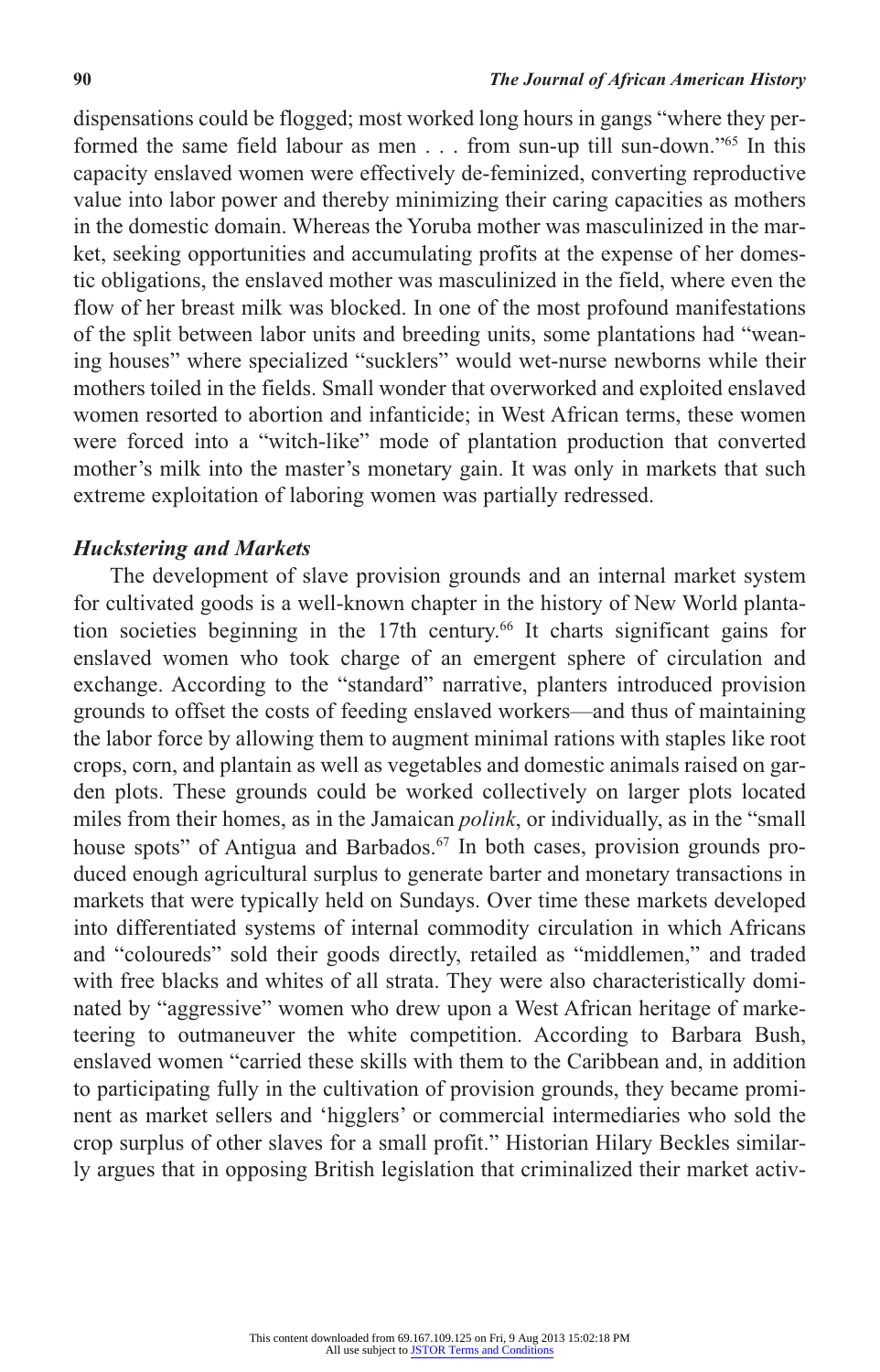ities, "slaves fought for the right to be legitimate, autonomous economic agents, as this was the only way to preserve aspects of the commercial heritage they had brought to the New World," adding that "it was slave women, African-born and Creole, who, from the beginning, dominated numerically the huckstering business in Barbados."68 Nor was this trend limited to the British West Indies, but extended throughout the French Antilles and in areas of the American South, where "the market scene was dominated by women."69

There is no question that enslaved workers, particularly women, were empowered by these more independent forms of production and exchange.<sup>70</sup> On a basic level, they re-appropriated their labor power to work and sell for themselves, accumulating money and profits that could lead to manumission, as evidenced by free alongside enslaved women in the markets. But short of acquiring freedom through the courts, they pushed against the limits of bondage by exercising greater agency through spatial mobility and economic bargaining.

Like Yoruba women pulled further afield through interlocking ring markets in West Africa, enslaved hucksters enjoyed a freedom of movement at odds with their restrictive plantation lives. Whereas such Yoruba mobility challenged male authority in the management of household and lineage affairs, enslaved women participating in Sunday markets threatened the patriarchal authority of the slaveholding class. On a concrete level, female hucksters were physically liberated during their weekly sojourns to the market, escaping the confines of the plantation to enter a broader public sphere. In the French Antilles, where movement was more regulated, marketeers were required to carry passes or "tickets" signed by their owners, giving rise to a black market in "false passes" that destabilized white control. In the British West Indies, enslaved workers traveling to market were exempted from pass requirements otherwise in place, indicating the recognized importance of internal marketing at large. But if planters valued this weekly marketing as an external subsidy, they also suspected higglers and hucksters of stealing goods from the plantation stores and converting them into trading capital, thereby gaining socially and financially at the owner's expense. In Barbados, the legislature criminalized the slaves' market trade as theft, first in the 1688 Slave Code, again in 1708, and in 1733 through the draconian "Act for the Better Governing of Negroes, and the More Effectual Preventing of the Inhabitants of this Island, from Employing their Negroes or Other Slaves in Selling or Bartering."71 Even with such laws on the books, however, the slave huckster's marketeering prevailed, harnessing a movement and momentum that continued to grow with the rise of rural peasantries after abolition.72 If the Yoruba market woman in West Africa profited by "eating" her children and family, New World hucksters "ate" the plantation itself, diverting its productive surplus into their own mercantile pathways of commodity exchange.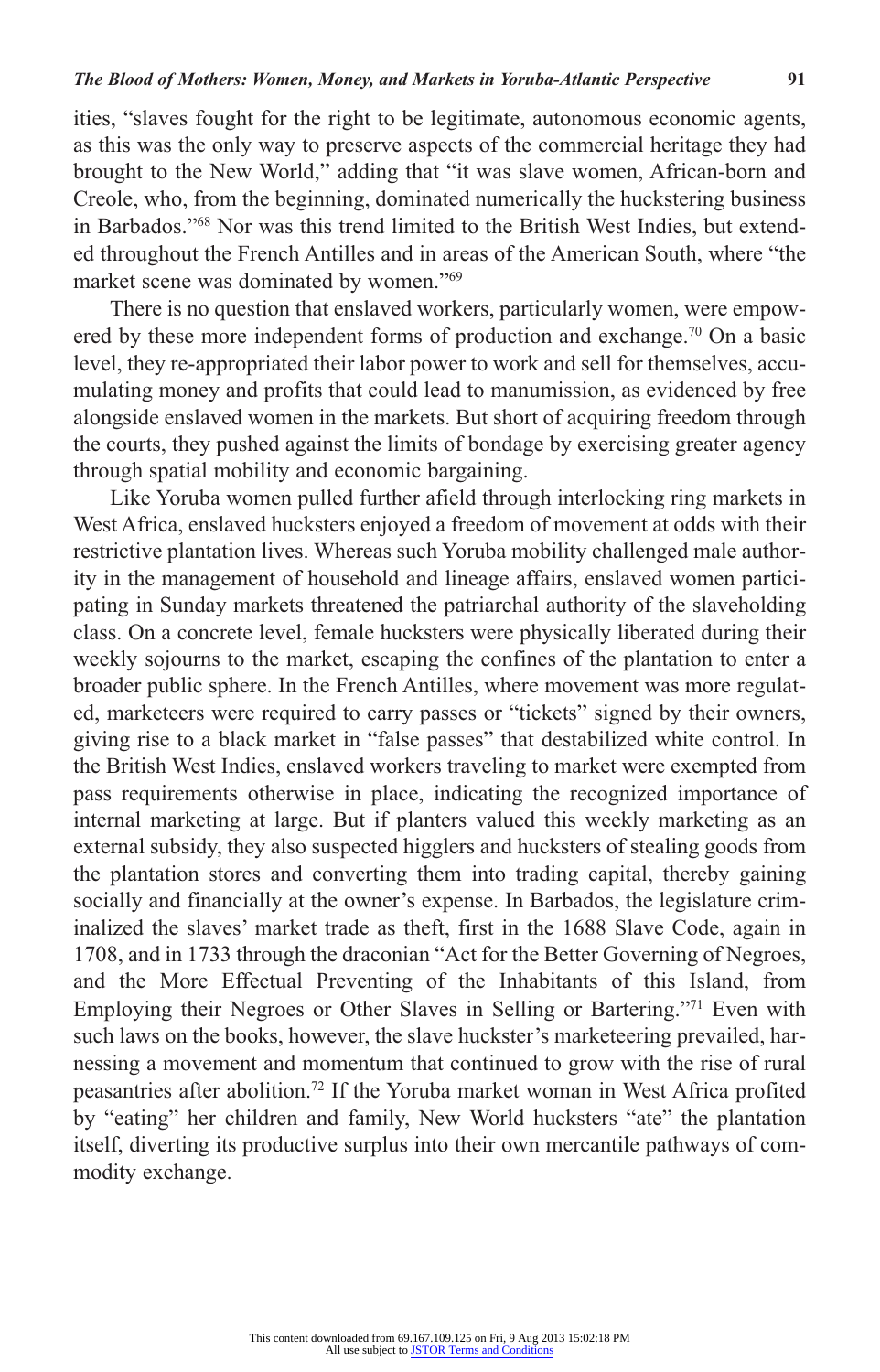The spatial mobility of enslaved traders defined a moral topography of the social landscape, correlating distance from the plantation "center" with immorality at the margins. It is no coincidence that in Georgia's Low Country, the slave women who dominated the informal markets were not just accused of hoarding goods and inflating prices, but also of selling their bodies. Savannah's "Cake Wenches" were singled out by whites as "African harpies" whose sexual behavior would "vitiate the morals and dilapidate the constitutions of young [white] men," thereby "posing a particularly invidious threat to the social and moral fabric . . . of the white community."<sup>73</sup> That the author of this particular diatribe signed himself "ANTI-MULATTO" in capital letters graphically highlights the fears of interracial sexual relations generated by successful market women, establishing an implicit homology between immoral economic and sexual exchange.<sup>74</sup> The demonic figure of the harpy, partwoman and part-bird, not only recalls the image of the Yoruba witch-bird, but also captures the hybrid "monstrosity" of racial and legal boundary-crossing.

This latter confounding of legal categories went beyond the material opportunities that huckstering provided for augmenting agency and buying freedom; it was rooted in the very dialectics of commodity exchange. In his study of markets in antebellum South Carolina, appropriately titled "Money Knows No Master," Lawrence McDonnell explores the phenomenological implications of transacting value in market contexts, highlighting the principle of *commensuration* governing exchange relations between subjects and objects: "Exchange, in Aristotle's words, 'treats all parties as equals'; as Marx put it, the 'social relationship between the two owners is that of *mutual alienation* . . . each exists as his own surrogate (equivalent) and as the surrogate of the other.'" Thus through the exchange of money and commodities, African Americans and whites became *socially* equivalent, not in a fully fledged legal sense, but phenomenologically, through intersubjective recognition and realignment. "In the marketplace," McDonnell writes, "not only were blacks raised, but whites were lowered," a leveling that manifested the spatiotemporal coordinates of the market system itself. Thus according to Charles Ball, the enslaved "became a kind of freeman on Sunday all over the southern country."<sup>75</sup> It is therefore no wonder that whites were threatened by the growing influence of enslaved hucksters and hawkers, for their presence "as equals" confounded the categorical distinctions that upheld plantation slavery. Like their Yoruba counterparts, New World market women mixed money and blood, converting the general equivalent of commodity value into the social equivalence of generalized exchange. In the white backlash that their success inspired, they were portrayed as "serpents gnawing at the vitals of plantation society," recapitulating with striking symmetry the blood-draining profits of the Yoruba witch.76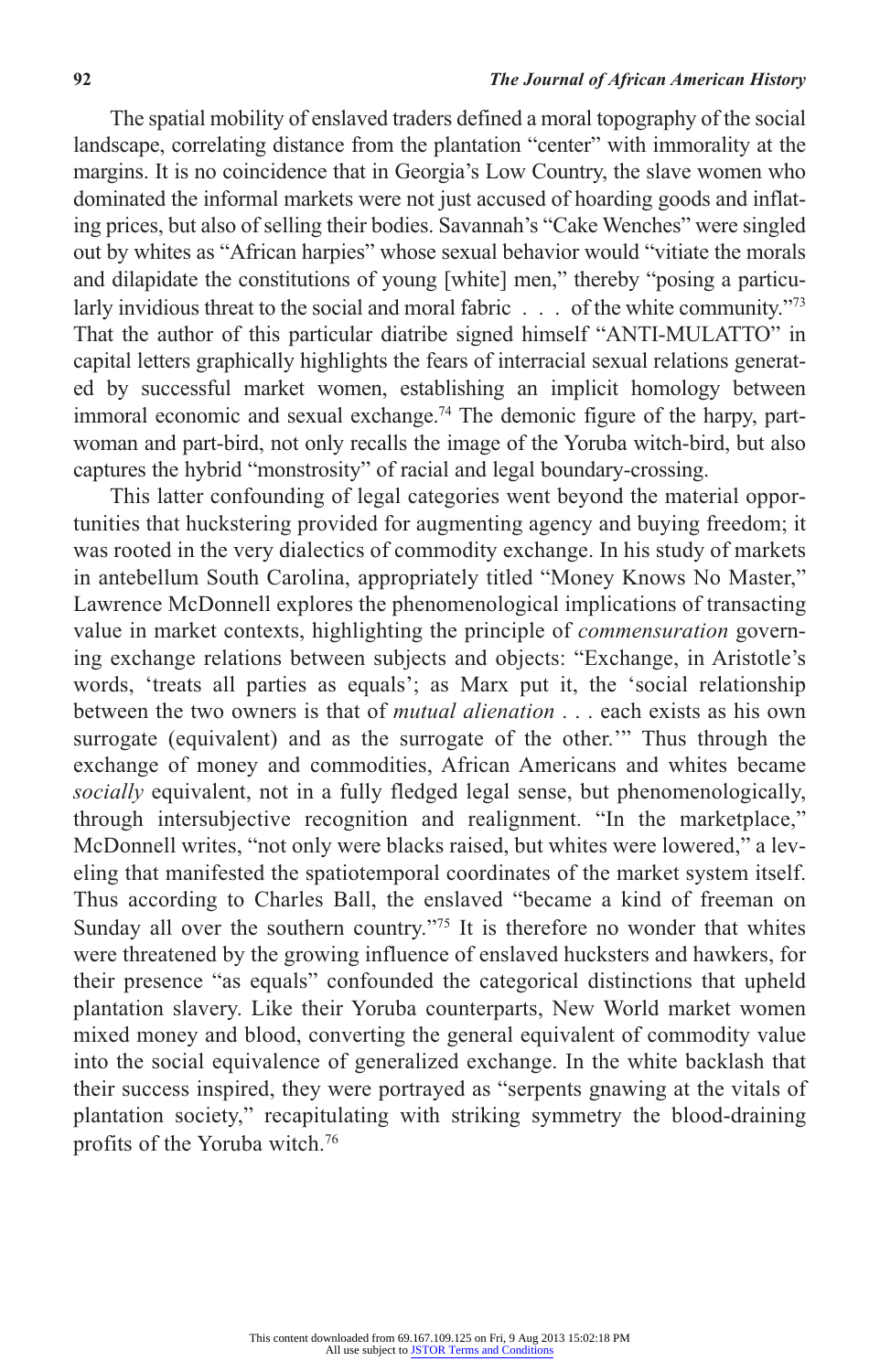\* \* \*

Throughout this somewhat experimental essay I have explored New World plantation societies through the lens of Yoruba gender, focusing on the blood of mothers and its bivalent antinomies of witchcraft and fertility. I have justified the relevance of this "ethnomodel" to a wide range of cases in the Americas not because the Yoruba as such predominated among African captives, but with reference to Mintz and Price's generative approach to the historical dynamics of cultural abstraction. I have used Yoruba idioms of female power as something of an ideal type—a set of symbolic relations, transpositions, and conversions—that extends beyond Yorubaland to designate a broader regional "grammar" in West Africa, those "deep-level cultural principles" underlying a transethnic zone from Ouidah to Calabar and their associated hinterlands.77 The salience of this model as a "common denominator" among African captives taken from this region emerged through the dialectics of enslavement and encounter precisely because structures of reproduction and transformation governed the core dynamics of creolization.78

Within this regional grammar—what I would recast as a regenerative scheme—the blood of mothers mediated basic contradictions within the households, plantations, and emerging markets of the Americas: within enslaved African American families, the "witchcraft" of low fertility, infanticide, and domestic fission; within the Big House, the "witchcraft" of concubinage, interracial sexual contacts, and the appropriation of the planter's blood-based patrimony; throughout the plantation, the conflicting demands of production and reproduction; and in the internal marketing system, the progressive empowerment of enslaved women as higglers and hucksters. It is important to emphasize that these blood-based idioms—and the women who embodied them—did not just reflect the core transformations of plantation societies, but took an active role in shaping them, an activism and agency that had "witchcraft" overtones for Africans and Europeans alike: whether in overt accusations of sorcery, theft, and infanticide; more muted conceptions of motherhood and promiscuity; or more general discourses of race and sexuality framing encounters from "above." Against the racial ideologies and gender discourses of the master class, the blood of mothers provided a critical counterpoint, a space of body politics and black female agency that is gaining new attention in Atlantic history.

## **NOTES**

The research and writing of the New World sections of this essay were supported by the John Simon Guggenheim Memorial Foundation. Earlier versions were presented at the Huntington Library's conference on "Slave Women's Lives" organized by Brenda Stevenson in May 2005; the Harriet Tubman Resource Centre's conference on "Slavery, Religion and Culture" in Cahuita, Costa Rica, organized by Paul Lovejoy in May 2006; The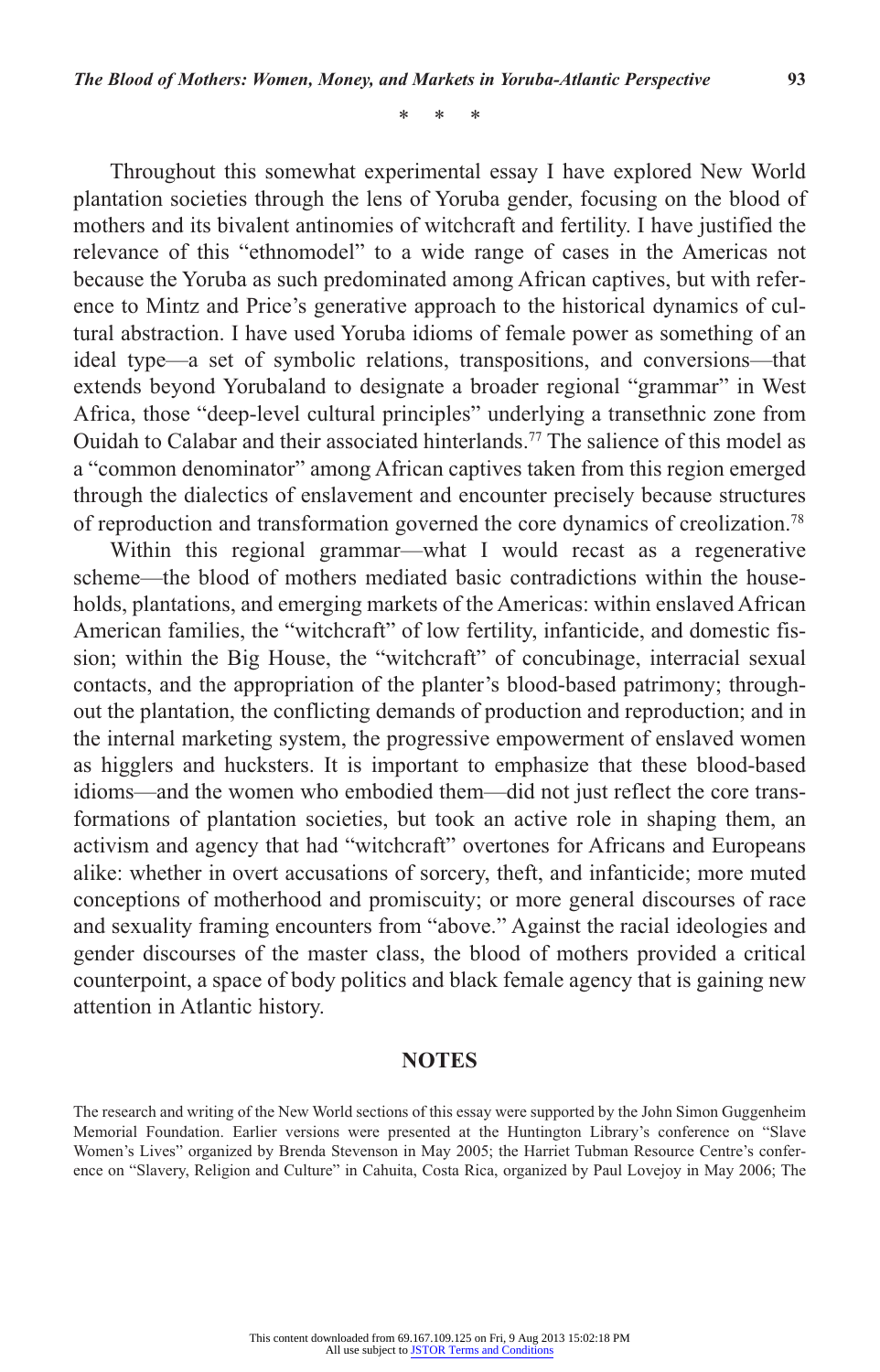American Historical Association Meetings in New York City, January 2009; and Florida International University's Atlantic History Symposium, February 2011. I would like to thank Brenda Stevenson, Joseph Miller, Martin Klein, Paul Johnson, Jenna Gibbs, Willie Ramos, and Kirsten Wood for their critical feedback on previous drafts. The usual disclaimers apply.

1 Philip D. Curtin, *The Atlantic Slave Trade: A Census* (Madison, WI, 1969), 3–13; Sydney W. Mintz and Richard Price, *The Birth of African-American Culture: An Anthropological Perspective* (Boston, MA, 1992). 2 Melville J. Herskovits, *The Myth of the Negro Past* (Boston, MA, 1958), 33–53; Mintz and Price, *Birth*, 1992. 3 For the basic paradigm shift from roots to routes, see Melville J. Herskovits, *Myth of the Negro Past*, and *The New World Negro: Selected Papers in Afroamerican Studies,* ed. Francis S. Herskovits (Bloomington, IN, 1966); Roger Bastide, *African Civilizations in the New World* (New York, 1971), and *The African Religions of Brazil: Toward a Sociology of the Interpenetration of Civilizations*, trans. H. Sebba (Baltimore, MD, 1978); Mintz and Price, *Birth*, 1992; and Paul Gilroy, *The Black Atlantic: Modernity and Double Consciousness* (Cambridge, MA, 1993). For more recent Atlantic case studies, see Stefania Capone, *Les Yoruba du Nouveau Monde: Religion, Ethnicité et Nationalism Noir aux États-Unis* (Paris, France, 2005); Kamari M. Clarke, *Mapping Yorùbá Networks: Power and Agency in the Making of Transnational Communities* (Durham, NC, 2004); James L. Matory, *Black Atlantic Religion: Tradition, Transnationalism, and Matriarchy in the Afro-Brazilian Candomblé* (Princeton, NJ, 2005); and Solimar Otero, *Afro-Cuban Diasporas in the Atlantic World* (Rochester, NY, 2010). For a precise methodological reformulation, see Stephan Palmié, "*Ekpe/Abakuá* in Middle Passage: Time, Space and Units of Analysis in African American Historical Anthropology," in *Activating the Past: History and Memory in the Black Atlantic World*, ed. Andrew Apter and Lauren Derby (Newcastle upon Tyne, UK, 2010), 1–44. 4 See e.g., Hilary McD. Beckles, *Natural Rebels: A Social History of Enslaved Black Women in Barbados* (New Brunswick, NJ, 1989), and "Female Enslavement and Gender Ideologies in the Caribbean," in *Identity in the Shadow of Slavery*, ed. Paul Lovejoy (London, 2000), 163–82; Daina Ramey Berry, *"Swing the Sickle for the Harvest Is Ripe": Gender and Slavery in Antebellum Georgia* (Urbana, IL, 2007); Kathleen Brown, *Good Wives, Nasty Wenches, and Anxious Patriarchs: Gender, Race, and Power in Colonial Virginia* (Chapel Hill, NC, 1996); Barbara Bush, *Slave Women in Caribbean Society, 1650–1838* (Bloomington, IA, 1990); Gwyn Campbell, et al., eds., *Women and Slavery, Vol. Two: The Modern Atlantic* (Athens, OH, 2008); Elizabeth Fox-Genovese, *Within the Plantation Household: Black and White Women of the Old South* (Chapel Hill, NC, 1988); D. B Gaspar and D. C. Hine, eds., *More Than Chattel: Black Women and Slavery in the Americas* (Bloomington, IN, 1996); Arlette Gautier, *Les Soeurs de Solitude: La Condition Feminine dans L'esclavage aux Antilles du XVIIe au XIXe Siècle* (Paris, 1985); Sidney W. Mintz, "Caribbean Marketplaces and Caribbean History," *Radical History Review* 27 (1983): 110–120; Bernard Moitt, *Women and Slavery in the French Antilles, 1635–1848* (Bloomington, IA, 2001); Jennifer L. Morgan, *Laboring Women: Reproduction and Gender in New World Slavery* (Philadelphia, PA, 2004); Marietta Morrissey, *Slave Women in the New World: Gender Stratification in the Caribbean* (Lawrence, KS, 1989); Claire Robertson "Africa into the Americas? Slavery and Women, the Family, and the Gender Division of Labor," in *More Than Chattel*, ed. Gaspar and Hine (Bloomington, IA, 1996), 3–40; and Brenda E. Stevenson, *Life in Black and White: Family and Community in the Slave South* (New York, 1996); "Gender Convention, Ideals and Identity among Antebellum Virginia Slave Women," in *More Than Chattel*, ed. Gaspar and Hine (Bloomington, IN, 1996), 169–90; and "The Question of Slave Female Community in the American South: Methodological and Ideological Approaches," *Journal of African American History* 92 (Winter 2007): 74–95. This last essay is part of a special issue of the journal focusing on "Women, Slavery and Historical Research," which Brenda E. Stevenson edited as well. 5 It could be argued that the English term "witchcraft" itself belongs to the European ideology I am trying to transcend. However, African languages have terms for malign female doubles that consume children, as in the Yoruba term *àjé*,—first recorded by Samuel Ajayi Crowther in 1843—which contracts *ìyá je*, or "mother eats." 6 For the exceptional majority of female exports to Barbados, see Beckles, *Natural Rebels*, 7–23.

7 Henry Drewal and Margaret Drewal, *Gelede: Art and Female Power among the Yoruba* (Bloomington, IN, 1983), 79.

8 Andrew Apter, *Black Critics and Kings: The Hermeneutics of Power in Yoruba Society* (Chicago, IL, 1992), 97–116.

9 Ibid., 235, n. 11.

10For one of the best accounts of Yoruba kinship and family organization, see Nathaniel A. Fadipe, *The Sociology of the Yoruba*, ed. F. O. Okediji and O. O. Okediji (Ibadan, Nigeria, 1970), 65–146, published posthumously from his 1939 (University of London) Ph.D dissertation.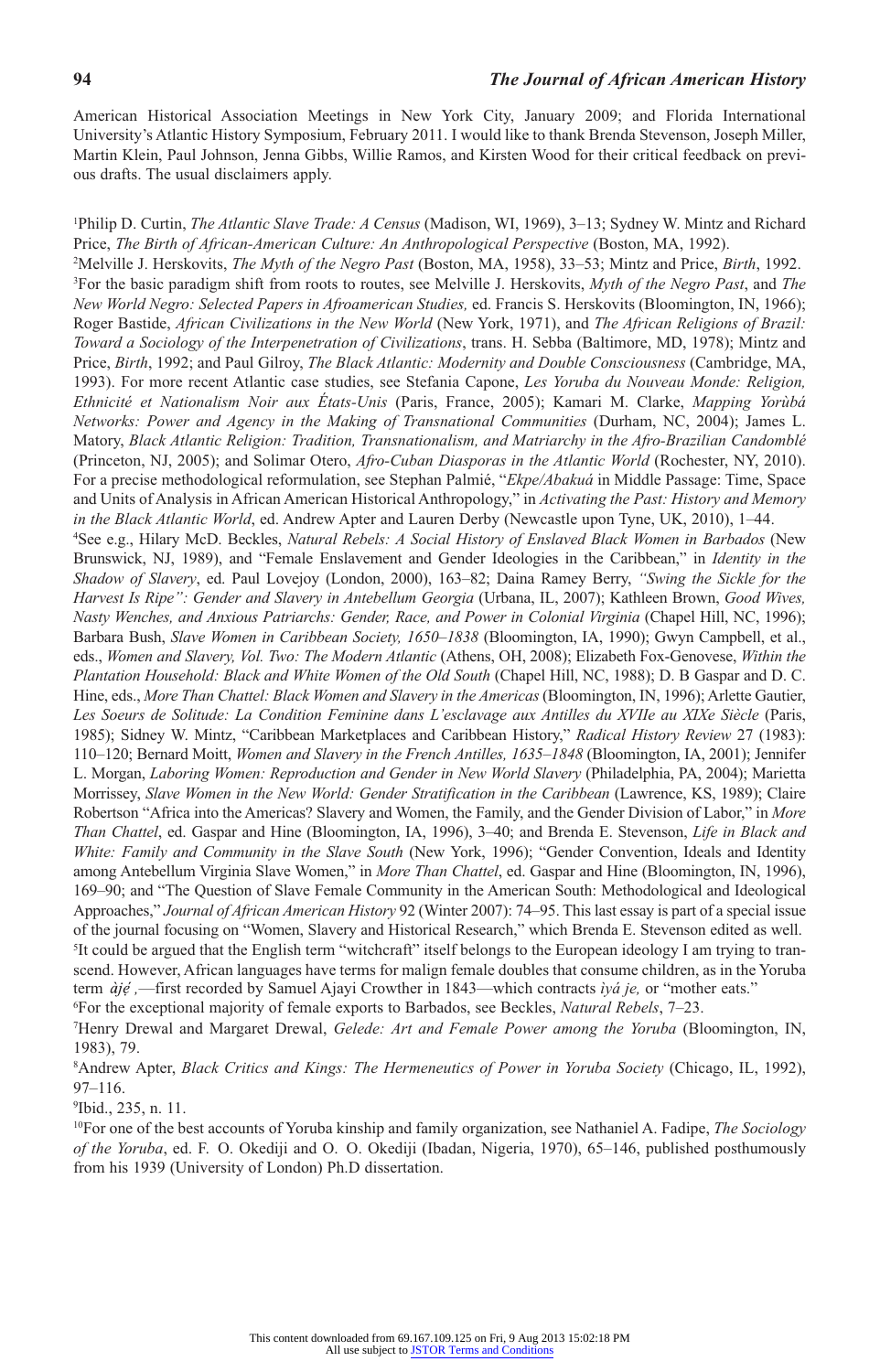#### *The Blood of Mothers: Women, Money, and Markets in Yoruba-Atlantic Perspective* **95**

<sup>11</sup>The literature on Yoruba witchcraft is extensive. Key descriptions and discussions include Andrew Apter, "Atinga Revisited: Yoruba Witchcraft and the Cocoa Economy, 1950–51," in *Modernity and Its Malcontents: Ritual and Power in Postcolonial Africa*, ed. Jean and John Comaroff (Chicago, IL, 1993), 111–128; Drewal and Drewal, *Gelede*; Barry Hallen and J. Olubi Sodipo, *Knowledge, Belief, and Witchcraft: Analytic Experiments in African Philosophy* (Stanford, CA, 1997); B. Idowu, "The Challenge of Witchcraft," *Orita* 4, no. 1 (1970): 3–16; James L. Matory, *Sex and the Empire That Is No More: Gender and the Politics of Metaphor in Oyo-Yoruba Religion* (Minneapolis, MN, 1994); Peter Morton-Williams, "The Atinga Cult among the South-Western Yoruba: A Sociological Analysis of a Witch-Finding Movement," *Bulletin de l'IFAN* 18, nos. 3–4 (1956): 315–334; Raymond H. Prince, "The Yoruba Image of the Witch," *Journal of Mental Science* 107 (November 1961): 795–805.

<sup>12</sup>Apter, "Atinga Revisited," 116–119. Lineage segmentation refers to emerging lines of differentiation between half-siblings; fission refers to the actual division of the lineage into two distinct parts; optation refers to a lineage member's decision to "opt" out of his father's descent group and into his mother's (in a patrilineal descent system); see note 16 below.

13For the application of the legal term *per stirpes* to Yoruba lineage segments of full siblings, see P. C. Lloyd, *Yoruba Land Law* (London, 1962): 296–300.

<sup>14</sup>For intricate discussions of such characteristic patterns of lineage segmentation and fission, see Peter C. Lloyd, "The Yoruba Lineage," *Africa* 25, no. 3 (1955): 235–251; Peter C. Lloyd, "Agnatic and Cognatic Descent among the Yoruba," *Man* (New Series) 1, no. 4 (1966): 484–500; and William B. Schwab, "Kinship and Lineage among the Yoruba," *Africa* 25, no. 4 (1955): 352–375.

15For examples, see Andrew Apter, "The Historiography of Yoruba Myth and Ritual," *History in Africa* 14 (1987): 1–25; Samuel Johnson, *The History of the Yorubas* (Lagos, Nigeria, 1921).

16The concept of complimentary filiation was first developed in Meyer Fortes, *The Web of Kinship among the Tallensi* (London, 1949); that of optation was first developed in John A. Barnes, "African Models in the New Guinea Highlands," *Man* 62 (1962): 7.

17For the basic organization and transactional dynamics of Yoruba markets, see Fadipe, *Sociology of the Yoruba*, 159–163; B. W. Hodder, "Markets in Yorubaland," in B. W. Hodder and U. I. Ukwu, *Markets in West Africa*: *Studies of Markets and Trade among the Yoruba and Ibo* (Ibadan, Nigeria, 1969), 3–109; Niara Sudarkasa, *Where Women Work: A Study of Yoruba Women in the Marketplace and in the Home*, Museum of Anthropology, University of Michigan, Anthropological Papers, no. 53 (Ann Arbor, MI, 1973); and Lillian Trager, *Yoruba Markets and Trade: Analysis of Spatial Structure and Social Organization in the Ijesaland Marketing System*, Ph.D diss., University of Washington, 1973. For the ritual representations of value and profit associated with market responses to Atlantic trade, see Bernard Belasco, *The Entrepreneur as Culture Hero: Preadaptations in Nigerian Economic Development* (New York, 1980).

18For a detailed analysis of such popular mobilization led by Yoruba women, see Andrew Apter, "Things Fell Apart? Yoruba Responses to the 1983 Elections in Ondo State, Nigeria," *Journal of Modern African Studies* 25, no. 3 (1987): 489–503.

19Natalie Zemon Davis, *Society and Culture in Early Modern France: Eight Essays by Natalie Zemon Davis* (Stanford, CA, 1975), 124–151.

20Drewal and Drewal, *Gelede*, 75.

21See Apter, "Atinga Revisited," 125–6, n. 2.

22For popular depictions of the Yoruba Cash Madam, see *Karin Barber, The Generation of Plays: Yoruba Popular Life in Theatre* (Bloomington, IN, 2000), 271; and Chikwenye Okonjo Ogunyemi, *Africa Wo/man Palava: The Nigerian Novel by Women* (Chicago, IL, 1996), 171.

<sup>23</sup>See also James L. Matory, "Vessels of Power: The Dialectical Symbolism of Power in Yoruba Religion and Polity," M.A. Thesis, University of Chicago, 1986.

24For Yoruba idioms and dramas of money-making magic, see Andrew Apter, "Discourse and Its Disclosures: Yoruba Women and the Sanctity of Abuse," *Africa* 68, no. 1 (1998): 68–96; and *The Pan-African Nation: Oil and the Spectacle of Culture in Nigeria* (Chicago, IL, 2005), 248–49; Karin Barber, "Money, Self-Realization, and the Person in Yoruba Texts," in *Money Matters: Instability, Values and Social Payments in the Modern History of West African Communities*, ed. Jane Guyer (Portsmouth, NH, 1995), 205–224.

 $^{25}$ For an ethnographic analysis of the secret dimensions of Yoruba witchcraft and ritual reproduction, see Andrew Apter, "The Embodiment of Paradox: Yoruba Kingship and Female Power," *Cultural Anthropology* 6, no. 2 (1991): 212–229.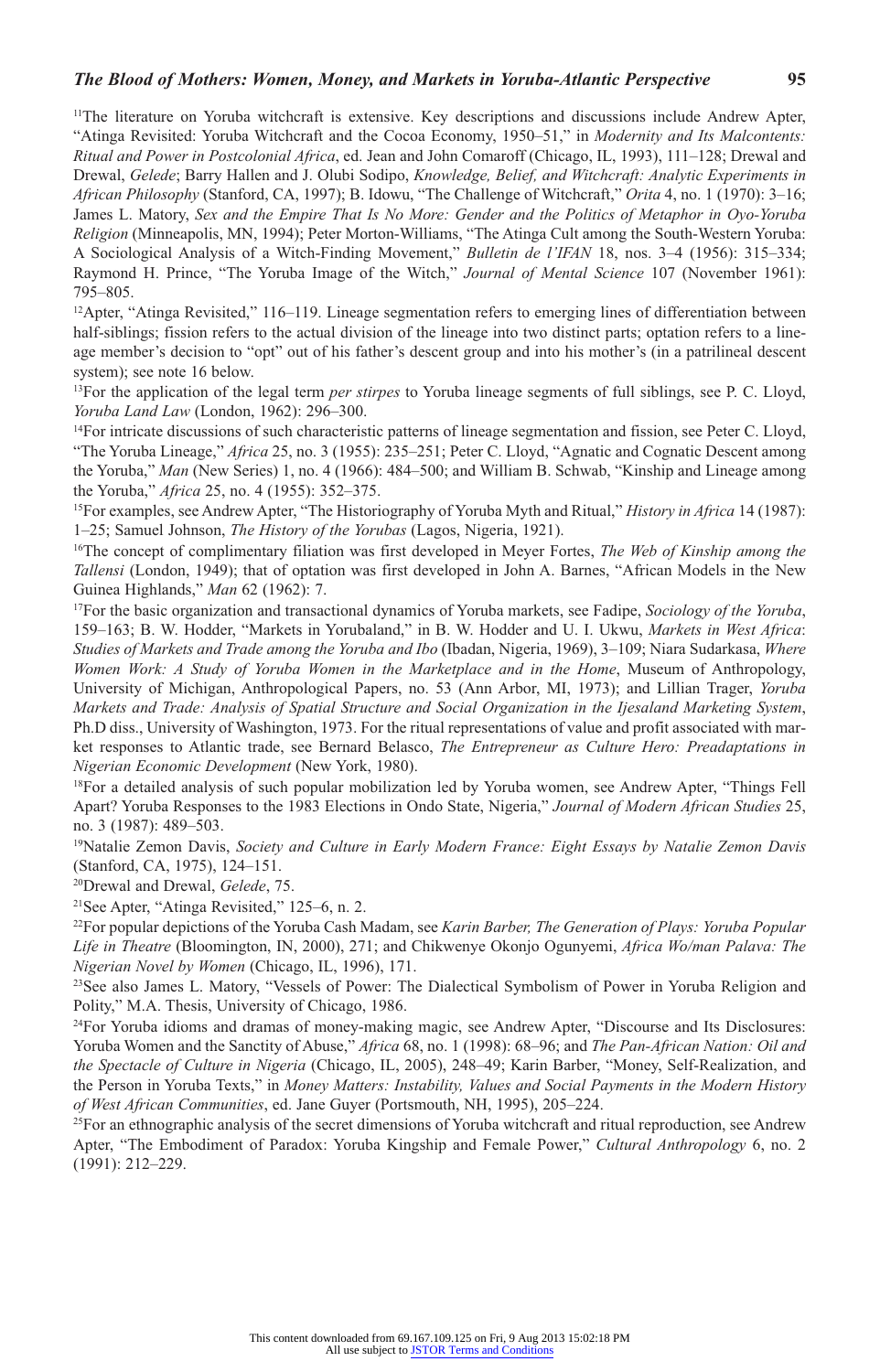26See Morgan, *Laboring Women*, 58–61; and also Ugo G. Nwokeji, "African Conceptions of Gender and the Slave Traffic," *William and Mary Quarterly* 58, no. 1 (2001): 47–68. The question of "Yoruba" numbers in this trade is moot for many reasons, but I would stress that the high "Ibo" figures from the Bight of Biafra should not be seen as contra Yoruba figures from the Bight of Benin, but as continuous with them—part of a broader regional "grammar" (linking both Bights) where gendered idioms of blood and witchcraft reflect the predominance of women in markets. Cf. Stevenson, "The Question of Slave Female Community," 84–87; David Geggus, "Sex Ratio, Age and Ethnicity in the Atlantic Slave Trade: Data from French Shipping and Plantation Records," *Journal of African History* 30, no. 1 (1989): 23–44.

27Here I am following Deborah Gray White, *Ar'n't I a Woman? Female Slaves in the Plantation South* (1985; reprinted, New York, 1999), 211, n. 65, where she writes: "In researching links to the African past it is probably unwise to look for one-to-one correlations between African societies and black American society. It seems best to take the approach of anthropologists Sidney Mintz and Richard Price. They argue that the African American's adaption to Western cultural mores was governed by 'unconscious "grammatical" principles,' which provided the framework for the development of new institutions and served as a catalyst in their development." 28Morgan, *Laboring Women*, 12–49.

29Cited in Morgan, *Laboring Women*, 41. Barbot's manuscript was completed in 1688, but was published posthumously in English by the Churchill brothers in 1732. Although based on his travels from 1678–82, it also drew upon other travel writings resulting in an intertextual composite not unusual within the genre. For a philological analysis of its historiographical value, see Robin Law, "Jean Barbot as a Source for the Slave Coast of West Africa," *History in Africa* 9 (November 1982): 155–173.

30Patrick Brantlinger, "Victorians and Africans: The Genealogy of the Myth of the Dark Continent," in *"Race," Writing, and Difference,* ed. H. L., Gates, Jr. (Chicago, IL, 1986), 215. The phrase "hot constitution'd Ladies," broadly quoted, comes from William Smith, *A New Voyage to Guinea* (London, 1731), 51–2, who adds that they are "continually contriving strategems how to gain a lover." Quoted in White, *Ar'n't I a Woman?,* 29.

31See William Smith, *A New Voyage to Guinea,* 2nd edition (London, 1745), 253–255, quoted in Morgan, *Laboring Women*, 46.

32Morgan, *Laboring Women*, 49.

<sup>33</sup>But see also Elizabeth Perez, "The Virgin in the Mirror: Reading Images of a Black Madonna through the Lens of Afro-Cuban Women's Experiences," *Journal of African American History* 95 (Spring 2010): 202–228, for the religious opposition in Cuba between the black Virgen de Regla (Yemaja), invoked as "the world's wet nurse," and the sexualized mulatta Virgen de Caridad del Cobre (Ochun).

34White, *Ar'n't I a Woman?,* 49. How often surrogate motherhood extended from mythic to actual wet-nursing is difficult to say, but Beckles, "Black Female Slaves," 121, maintains that "elite white women in Barbados commonly preferred black nannies to nurse their children," and provides a vivid vignette from a visitor in the 1790s who witnessed, with some discomfort, "a white child sucking... the long breasts of the slave." See also Gilberto Freyre, *The Masters and the Slaves: A Study in the Development of Brazilian Civilization* (1946; reprinted, Berkeley, CA, 1986), which discusses ideologies of race, breast milk, and the impact of black wet-nurses (*mucama*, *mucamba*) on white patriarchal sexual culture and psychology in Brazil; and Kimberly Wallace-Sanders, *Mammy: A Century of Race, Gender and Southern Memory* (Ann Arbor, MI, 2008).

<sup>35</sup>Brenda E. Stevenson writes: "The southern 'slave woman' was popularly thought of as an evil, manipulative temptress who used her insatiable sexual appetite for personal gain. She was seducer, adulteress, whore for hire, all wrapped into one—the bane of her mistress, the damnation of her master, or any man who fell under her spell," adding that "the lore about the sexual prowess of slave women pervaded every rank of southern slave society." See her "'Marsa Never Sot Aunt Rebecca Down': Enslaved Women, Religion, and Social Power in the Antebellum South," *Journal of African American History* 90 (Fall 2005): 355.

36White, *Ar'n't I a Woman?*, 46.

37See e.g., Bush, *Slave Women*, 98. See also Stevenson, "Gender Convention," 173–74, who argues that—in antebellum Virginia—a more African-derived code of motherhood in the fields emphasizing procreation and protection opposed the Victorian code of the mistress and her more assimilated slaves and servants in the Big House. 38Stevenson, "Gender Convention," 177.

39Bush, *Slave Women*, 107; Barry W. Higman, "The Slave Family and Household in the British West Indies, 1800–1834," *Journal of Interdisciplinary History* 6, no. 2 (1975): 261–287; and *Slave Populations of the British Caribbean, 1807–1834* (Baltimore, MD, 1984).

40Euro-American institutions could also reinforce African-derived family structures. See John W. Blassingame, *The Slave Community: Plantation Life in the Antebellum South*. 2nd edition (New York, 1979), 178, for evidence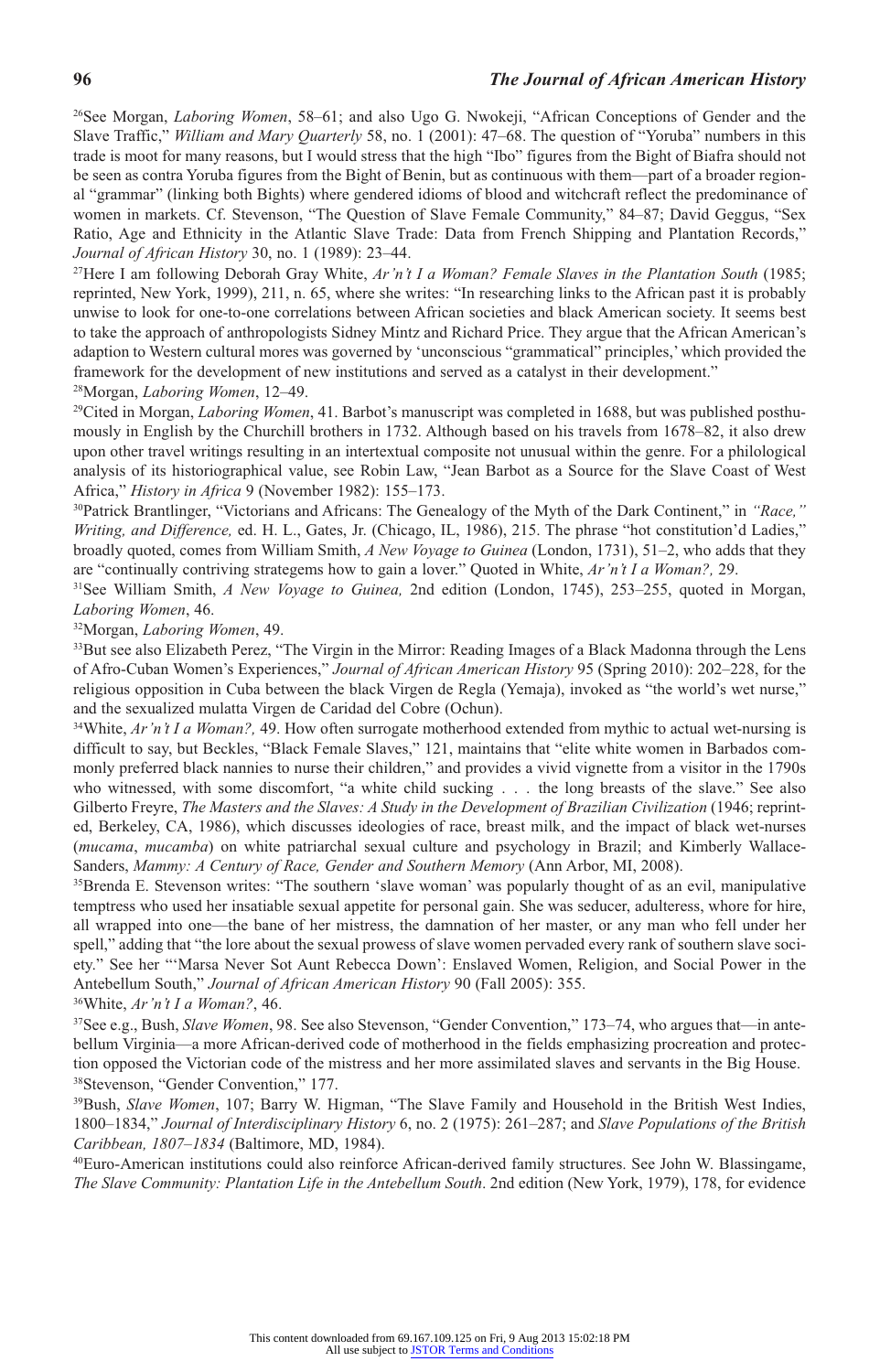that Episcopalians strengthened extended families among slaves by requiring godparents for all children baptized, a trend presumably echoed throughout the Catholic plantation societies as well, although significant distinctions between "ritual" and "social" kinship should not be overlooked. See also Kevin Roberts, "Yoruba Family, Gender, and Kinship Roles in New World Slavery," in *The Yoruba Diaspora in the Atlantic World*, ed. T. Falola and M. Childs (Bloomington, IN, 2004), 248–259.

41Bush, *Slave Women*, 93. The evidence comes from William Beckford, *A Descriptive Account of the Island of Jamaica*, 2 vols. (London, 1790); and Edward Long, *The History of Jamaica*, 3 vols. (London, 1744). 42Morrissey, *Slave Women in the New World*, 85–96.

43White, *Ar'n't I a Woman?*, 135.

44Bush, *Slave Women*, 133, citing Gautier, *Les Soeurs*.

45Morgan, *Laboring Women*, 11. The phrase "gynecological revolt" comes from Orlando Patterson, "Recent Studies on Caribbean Slavery and the Atlantic Slave Trade," *Latin American Research Review* 17, no. 3 (1982): 261.

46See Moitt, *Women and Slavery*, 94–5; Barbara Bush, "Hard Labor: Women, Childbirth, and Resistance in British Caribbean Slave Societies," in Gaspar and Hine, *More Than Chattel* (Bloomington, IA, 1996), 199; and White, *Ar'n't I a Woman?*, 100.

47Moitt, *Women and Slavery*, 95.

48Bush, "Hard Labor," 198.

49White, *Ar'n't I a Woman?*, 83.

50Bush, *Slave Women*, 143–46; Moitt, *Women and Slavery*, 97.

51Cited in White, *Ar'n't I a Woman?*, 85; and Bush, *Slave Women*, 141. For White's reference, see John H. Morgan, "An Essay on the Production of Abortion among Our Negro Population," *Nashville Journal of Medicine and Surgery* 19 (August 1860): 117–123; for Bush's, see Thomas Dancer, *The Medical Assistant; or Jamaica Practice of Physic Designed Chiefly for the Use of Families and Plantations* (Kingston, Jamaica, 1809).

52Gabriel Debien, *Les Esclaves aux Antilles Françaises (XVII–XVIII Siècles)* (Basse-Terre, Guadeloupe, 1974), 365. The association of Arada ethnicity in colonial Saint Domingue with West African cultural practices was enshrined by the distinction between Rada (Arada) and Petwo (as in Creole or Congo) deities (*lwa)* in Vodou. See Andrew Apter, "On African Origins: Creolization and *Connaissance* in Haitian Vodou," *American Ethnologist* 29, no. 2 (2002): 233–260.

53Moitt, *Women and Slavery*, 63.

54White, *Ar'n't I a Woman?*, 126.

55Debien, *Les Esclaves*, 365. "She was made to carry a stick of wood on her back, to punish and humiliate her with the simulacrum of a child" (my translation).

56Evoking the most punitive anti-witchcraft sanctions, male and female slaves accused of poisoning whites and blacks alike were burned at the stake in the colonial South. See Philip D. Morgan, *Slave Counterpoint: Black Culture in the Eighteenth-Century Chesapeake and Lowcountry* (Chapel Hill, NC, 1998), 612–616. 57Beckles, *Natural Rebels*, 117–18, however, argues that polygyny remained the norm from 1627–1780 among

enslaved families in Barbados, and that "it took many generations of Creolization and pressure from largely European Christian sources before black males were apparently reconciled to abandoning the practice." The existence of such polygynous slave families raises the correlative hypothesis of witchcraft accusations between cowives.

58Beckles, *Natural Rebels*, 19, 132.

<sup>59</sup>These stereotypical labels are not to be taken literally, but rather as mythic projections of gendered relations of social domination at the intersection of household, caste, and class.

60Bush, *Slave Women*, 155.

61From the standpoint of white female hegemony, the black seductress or colored "coquine" would be seen as something of a blood-sucking witch, "polluting" the white patriline while converting its blood into money and property, a hypothesis worth testing with reference to contemporaneous white women's writings.

 $62$ Cheryll Ann Cody, "Naming, Kinship, and Estate Dispersal: Notes on Slave Family Life on a South Carolina Plantation, 1786–1833," *William and Mary Quarterly* 39, no. 1 (1982): 207–8.

63Cody, "Naming," 210.

64Cited in Bush, *Slave Women*, 45.

65Beckles, *Natural Rebels*, 12.

66Morrissey, *Slave Women in the New World*, 50–61.